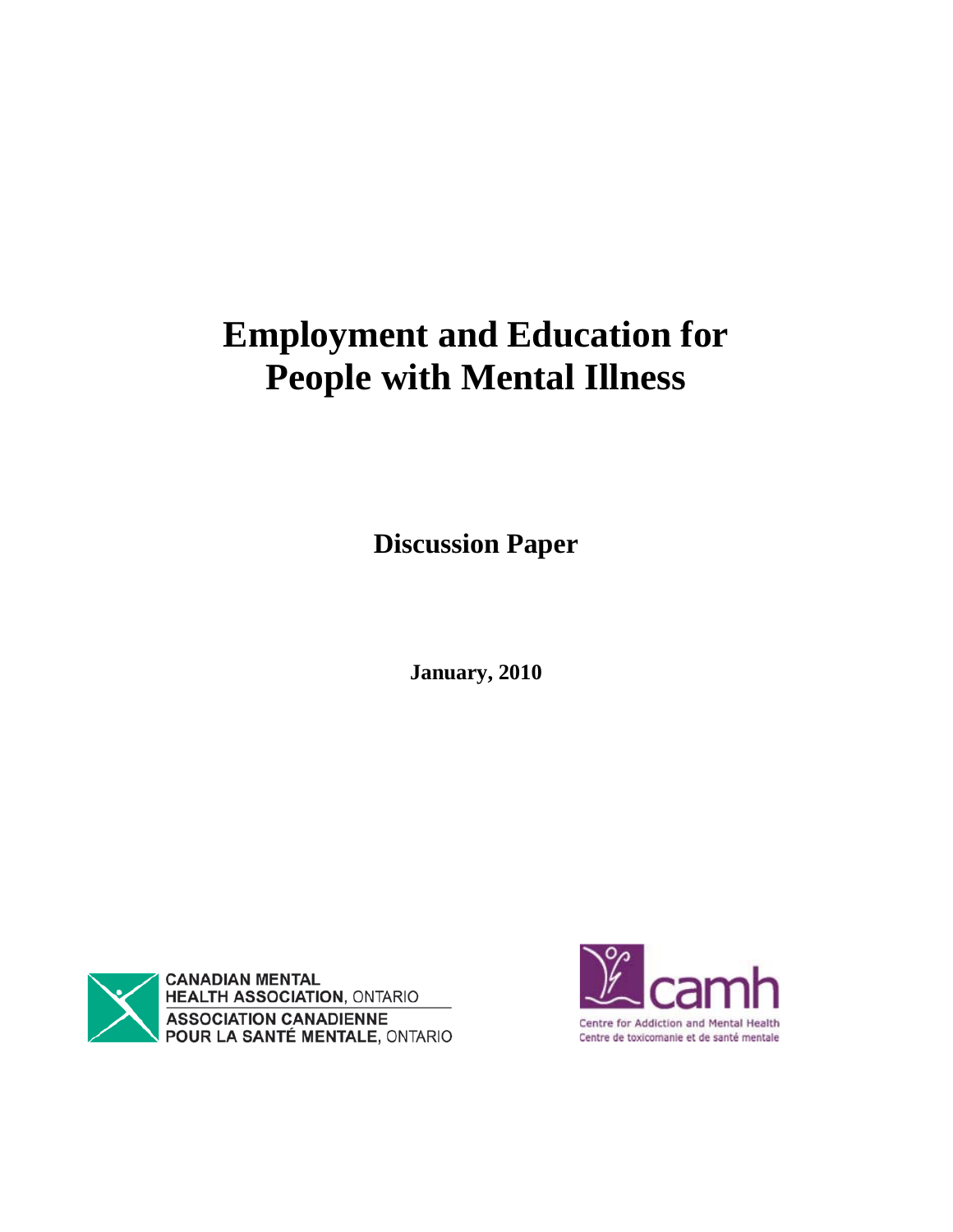## **Executive Summary**

*"There is incredible untapped potential in Ontario's population. We need to put that potential to work by building supports and eliminating barriers to full participation in our economy and society."*

Breaking the Cycle: Ontario's Poverty Reduction Strategy, 2008

Employment and education are essential elements of recovery for people with mental illness. Ontario can do a better job helping people with mental health problems to connect with the labour market. We know this because research analysis tells us — and because the experience of other jurisdictions *shows* us. We also know that labour force participation pays enormous dividends in quality of life and improved health.

There is no single answer, program or initiative that can radically increase employment opportunities for those with mental illness. But the right combination of employment support services, disability income programs, human rights legislation, and education and economic incentives can make an enormous difference. This paper is intended to support these efforts.

Policy-makers are looking for solutions. The Canadian Mental Health Association (CMHA), Ontario and the Centre for Addiction and Mental Health (CAMH) are encouraged by the renewed focus on Ontario Disability Support Program reforms, Ontario's poverty reduction strategy, and the development of a long-term Ontario mental health and addiction strategy. As we embrace a recovery-oriented mental health system, opportunities to strengthen access to education and employment must be pursued.

Ontario has some of the most progressive human and disability rights legislation in the world. Building upon achievements in this area and educating people about their rights is essential. The economic challenges facing the province and internationally will have significant negative repercussions for people who are already marginalized in the workforce and society. **Taking action to strengthen the application of rights in the workplace can help mitigate the impact of higher unemployment rates.**

In today's economy, meaningful workforce participation is increasingly determined by education level. Yet many of the most serious mental health problems present themselves first in late adolescence and early adulthood, interrupting programs of study. This is a critical time to intervene, with programs and supports that target young people struggling to complete their studies. **There is extensive evidence that these programs help young people with mental illness complete their studies and move into the workforce. These efforts must be better supported.** 

Evidence-based practices in supported employment programs and ongoing reforms to disability benefit programs must be part of the public policy efforts to support recovery. **There are promising practices with impressive records of connecting people with mental illness to the workforce, and of strengthening that connection.** Unraveling the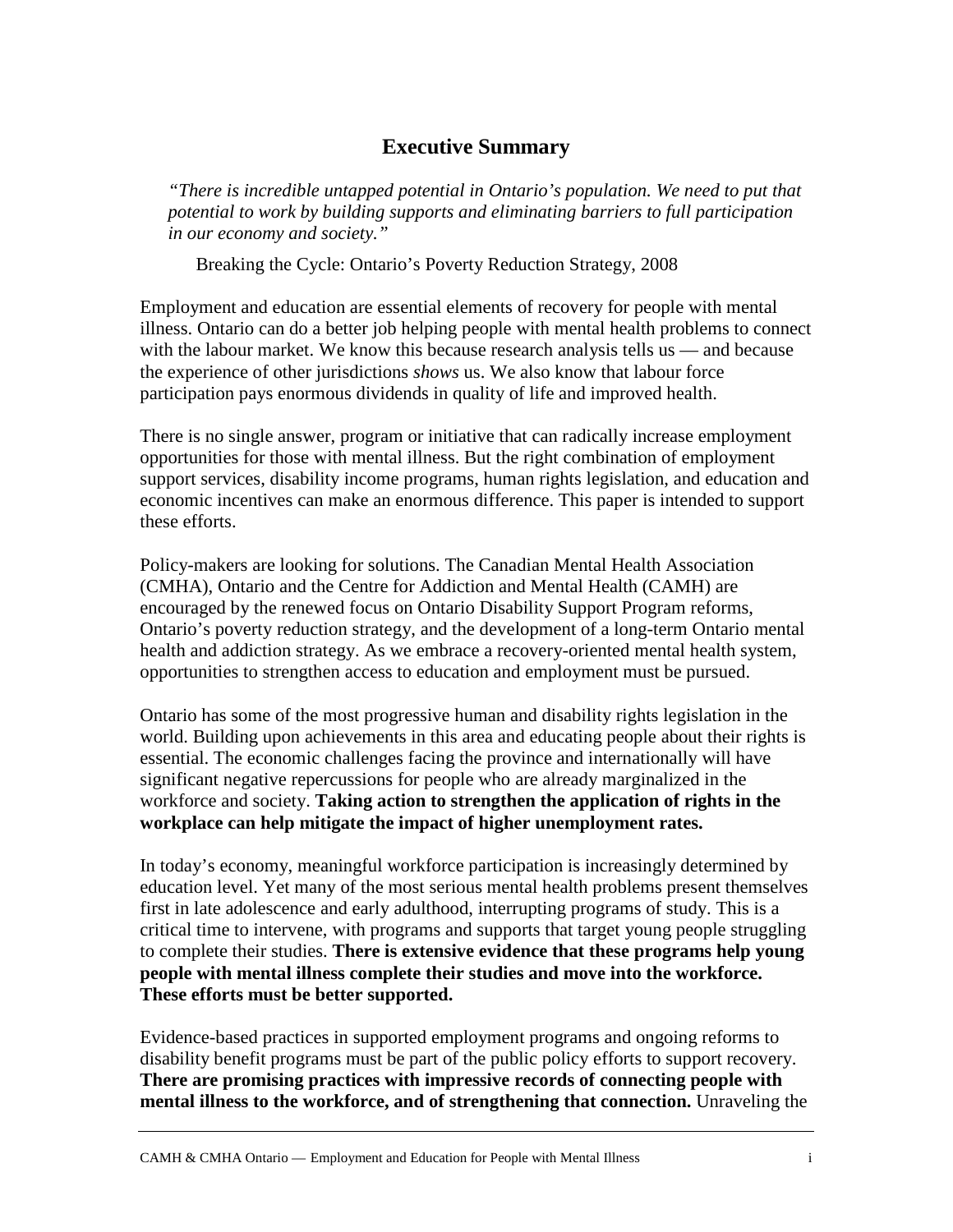different levels of support offered to persons with mental health problems — and addressing disincentives — is a complex task. To accomplish this, we must have increased dialogue and collaboration among levels of government, government departments, the mental health sector, employment service providers, employers, and people with mental illness. **Research and development of innovative solutions such as social enterprise, incentives for employers and access to training and education can help fill in the gaps in the knowledge base.**

International jurisdictions are far ahead of Ontario in many aspects of workforce participation for people with mental health problems and other disabilities, but there are significant improvements taking place to build upon. CAMH and CMHA Ontario welcome the opportunity to work collaboratively with all stakeholders, and most importantly people with mental illness, to build a program for change.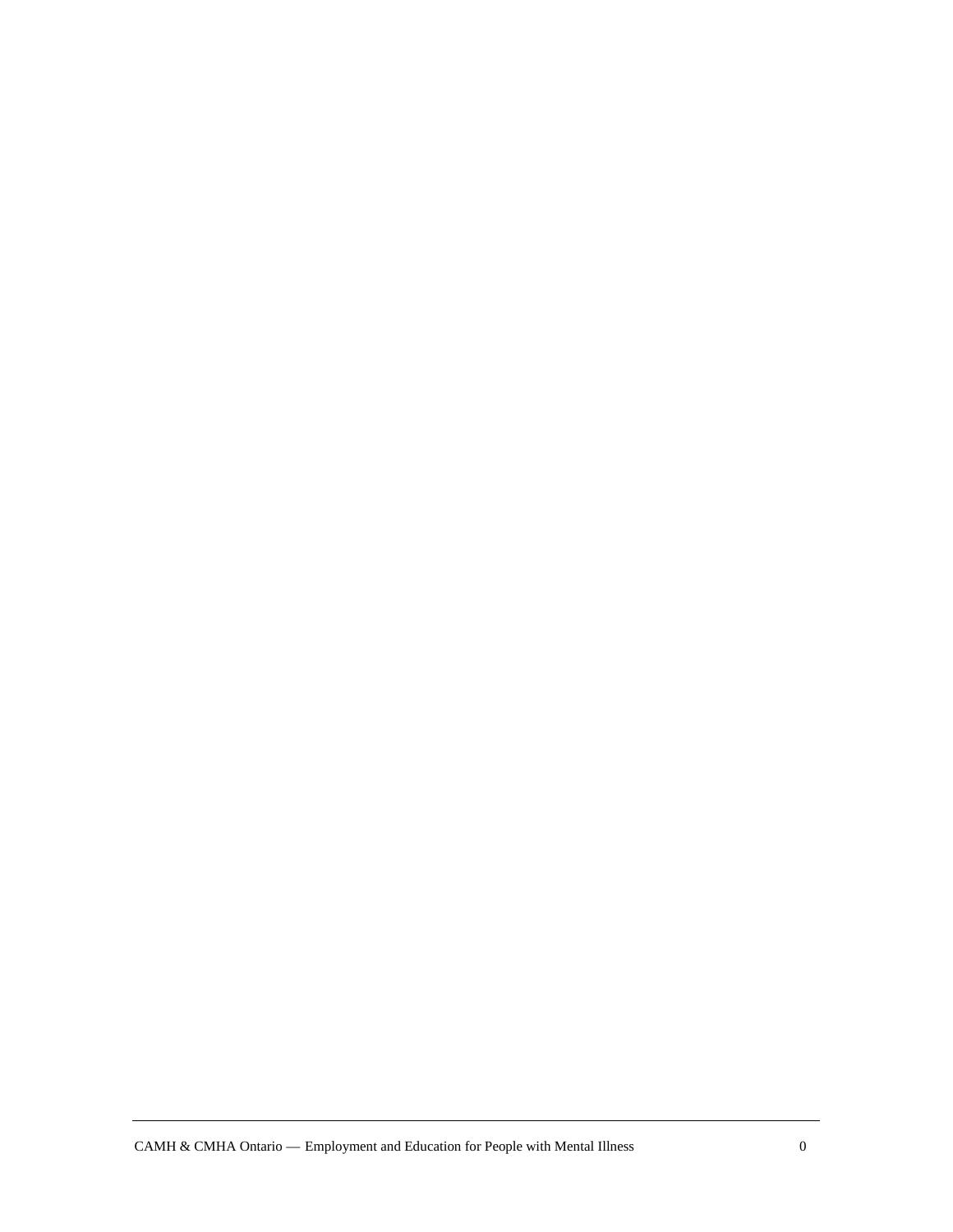# **Employment and Education for People with Mental Illness**

## **A Program for Change**

Employment and education are important for people with mental illness. As individuals, our own experience provides the best evidence of this, whether or not we deal with mental illness. Education and employment are fundamental aspects of our social context and are directly linked to health and quality of life. The purpose of "Employment and Education for People with Mental Illness" is to look at how we can work together to build a program for change.

Achieving a program for change is based on partnerships, involving consumers of mental health services,[\\*](#page-4-0) consumer-run groups, families, clinicians, government, unions, community agencies, and the private sector. This discussion paper is itself a collaboration of the Centre for Addiction and Mental Health and the Canadian Mental Health Association, Ontario.

The Canadian Mental Health Association, Ontario is a provincial association committed to improving services and support for individuals with mental illness and their families and to the promotion of mental health for all Ontarians. Policy research on employment for persons with mental illness is an active area of our work. CMHA Ontario addresses employment policy issues by preparing briefs, convening key stakeholders in dialogue, identifying policy options, and making recommendations for policy directions and system enhancements.

CMHA Ontario also convenes a provincial mental health employment supports network comprised of forty employment supports provider organizations in Ontario. In addition, employment supports and services are regularly profiled in *Mental Health Notes*, a biweekly e-bulletin and *Network*, a CMHA Ontario magazine that brings together different perspectives on issues important to everyone with an interest or involvement in community mental health.

The Centre for Addiction and Mental Health (CAMH) is Canada's leading addiction and mental health teaching hospital. CAMH supports the recovery of people affected by addiction and mental illness through integrated clinical practice, health promotion, education, public policy development and research. CAMH has central facilities in Toronto and twenty-seven community locations throughout Ontario. Dedicated professionals provide a variety of supported employment programs, assist people to navigate complex income and employment benefit systems and contribute to policy making, knowledge development, and public education.

<span id="page-4-0"></span> <sup>\*</sup> There are a variety of terms used to describe people with mental illness, such as consumers (referring to their use of mental health services), and people with mental health problems. We use several terms in this paper for convenience, noting that people with mental illness are first and foremost identified as people.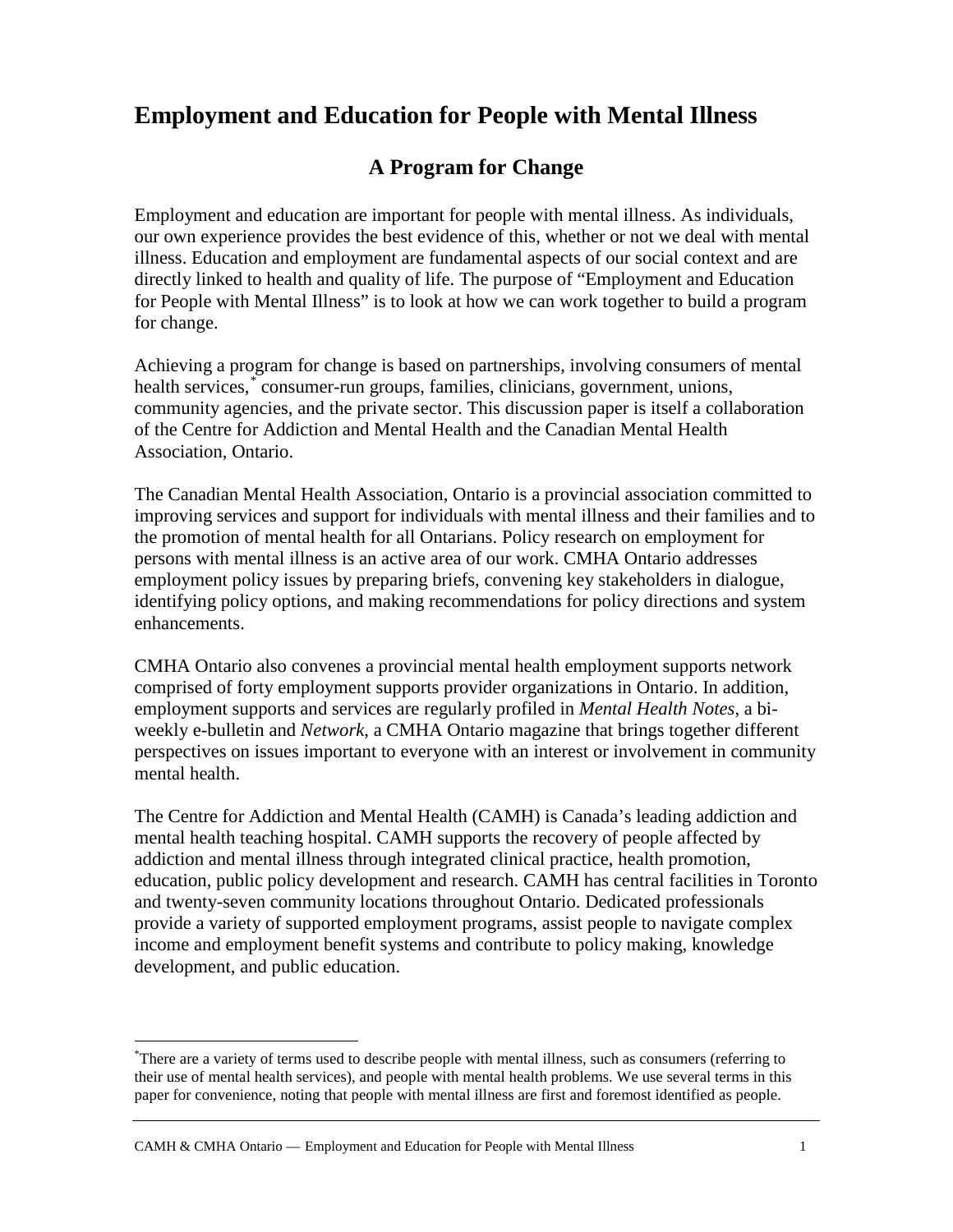## **The Goal – Education and Employment for Recovery**

The value of quality employment for the maintenance and improvement of mental health for all people is clear and widely understood.<sup>[1](#page-21-0)</sup> Extensive research has demonstrated the specific benefits of employment for people with mental illnesses.<sup>[2](#page-21-1)</sup> With education and employment, individuals often experience reductions in their symptoms and hospitalization, as well as improved quality of life.<sup>[3](#page-21-2)</sup>

There is no single solution to the employment and education challenges that confront people with mental health and addiction problems. With lifetime prevalence rates in excess of 20 percent, the livelihoods of millions of Canadians will be affected by mental illness or addiction.

This paper is focused on addressing the needs of individuals with serious mental illness. In most cases, mental illnesses such as schizophrenia or bipolar disorder first occur in adolescence or early adulthood, which coincides with the usual life-cycle events of training and entry into the workforce. Often these diagnoses are accompanied by a co-occurring substance use disorder. These circumstances often make it difficult for individuals to complete their education or secure their first job.

There are many other employment-related issues for those with mental health and/or addiction problems, including workplace retention and post-disability return to work. These matters are the focus of other important research and policy work — at CAMH, CMHA Ontario, and beyond — but are not addressed by this paper.

Recognizing the diversity and uniqueness of each individual is critical to developing solutions. The experience of mental illness may begin early in a person's life and significantly interfere with their ability to complete their education and to enter and stay in the paid labour force. Others may experience a mental health crisis and be forced to leave their work, or attempt to balance periods of work and periods of disability.

For people with mental illness, being involved in work and education has benefits beyond managing symptoms. These include improved social and cognitive abilities, $4$  self-esteem<sup>[5](#page-21-4)</sup> and social networks.<sup>[6](#page-21-5)</sup> All of these factors support people's ability to live independently and have a decent income. Further, it is evident that individuals with mental illness value work, are motivated, and can succeed in a variety of jobs requiring different skills and abilities.<sup>[7](#page-21-6)</sup> The evidence shows what consumers themselves report — that work has financial, social, mental health and other benefits unique to each individual.

Despite these obvious benefits, unemployment rates for people with mental illness are significant. While the numbers vary depending on different factors, it is clear that people with mental illness experience much higher rates of unemployment than people with most other disabilities and health conditions, and substantially higher rates than the general population. For people with the most severe and enduring disorders, unemployment ranges from 70 to 90 percent.<sup>[8](#page-21-7)</sup> In one Ontario study, only 25 percent of the people who were clients of the community mental health sector had a job. One-third had less than a high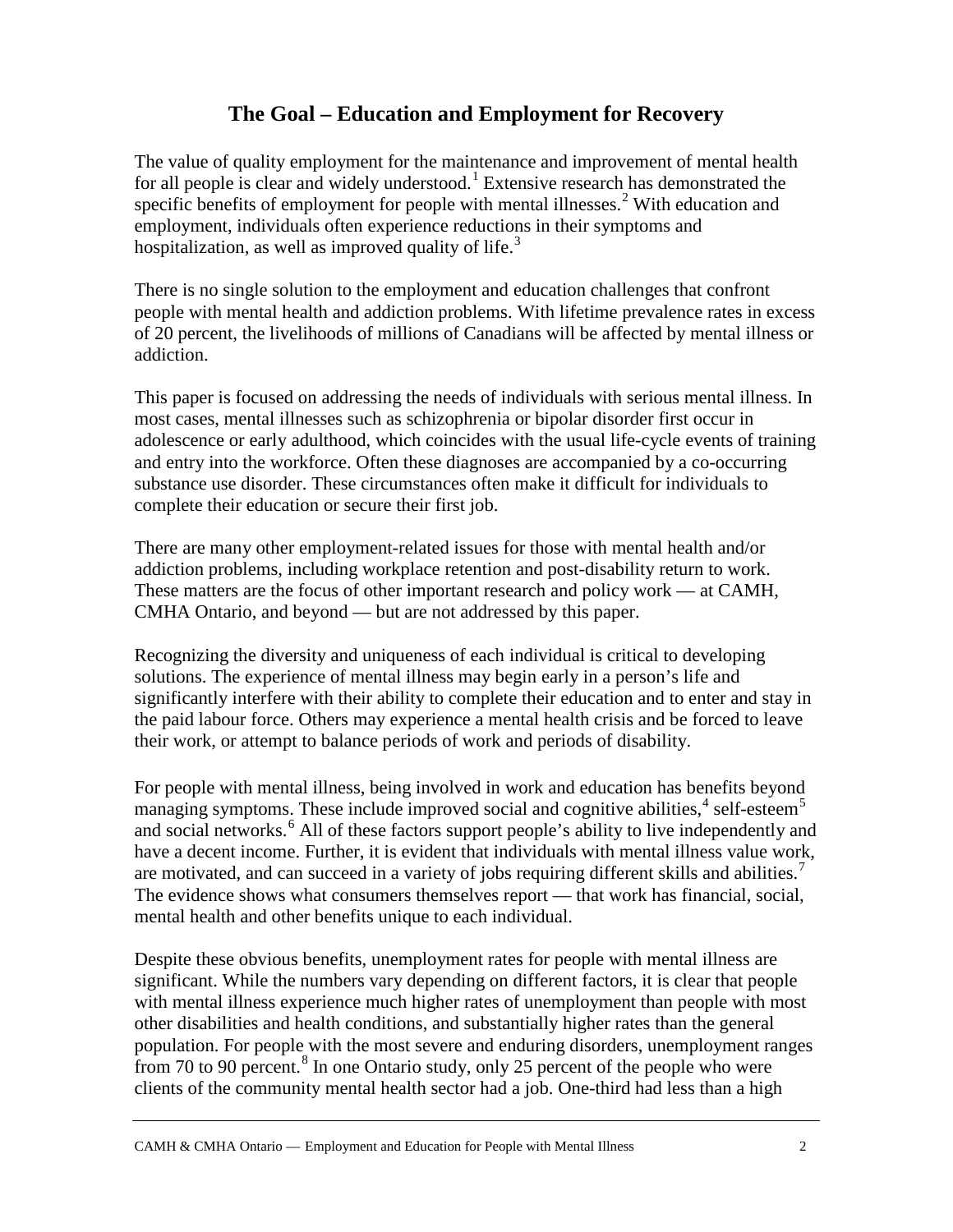school education, compared to 24 percent of the Ontario adult population.<sup>[9](#page-21-8)</sup> Even for people with depression and anxiety, rates of unemployment can be over  $30$  percent.<sup>[10](#page-21-9)</sup>

Individuals with mental illness may also have difficulty accessing and completing post-secondary education.<sup>[11](#page-21-10)</sup> Without educational achievement and quality employment, individuals face poverty, alienation, high levels of boredom, increased risk of addiction, isolation, and deteriorating mental and physical health. $^{12}$  $^{12}$  $^{12}$ 

While the human costs of unemployment and lack of access to education are significant for individuals and their families, there is increasing recognition that the entire community suffers when valuable human resources are wasted. Given the current environment of economic uncertainty, the need to think beyond old stereotypes about people's capabilities and limitations is all the more urgent.

# **The Challenges**

Having access to work is essential for the well-being of people with mental illness and for society as a whole. In a competitive and globalized world, the skills and talents of all citizens need to be realized. Despite this, employment rates remain low and a great deal of human potential is being wasted.

Four major factors are critical to improving the current situation:

- 1) **Rights:** The playing field needs to be level so that people with mental illness have the same opportunities as everyone else. This can be achieved by addressing barriers to human rights and fair treatment, including the damaging effects of stigma and discrimination.
- 2) **Economy:** The underlying economy and the nature of the jobs that are available must be explored to identify opportunities that meet the employment needs of people with mental illness.
- 3) **Knowledge:** Access to a variety of specialized mental health employment support services, particularly those that have solid research evidence demonstrating their effectiveness, must be increased. Ongoing evaluation and development of innovative approaches also need to be supported.
- 4) **Income Support Policy:** Provisions of disability income programs acts as a barrier to securing and retaining employment. The federal and provincial approaches in Canada have been improving, but they still create significant disincentives for people to return to work. Federal and provincial disability income programs need ongoing reform to ensure their modernization by removing unintended disincentives to returning to, and retaining, employment.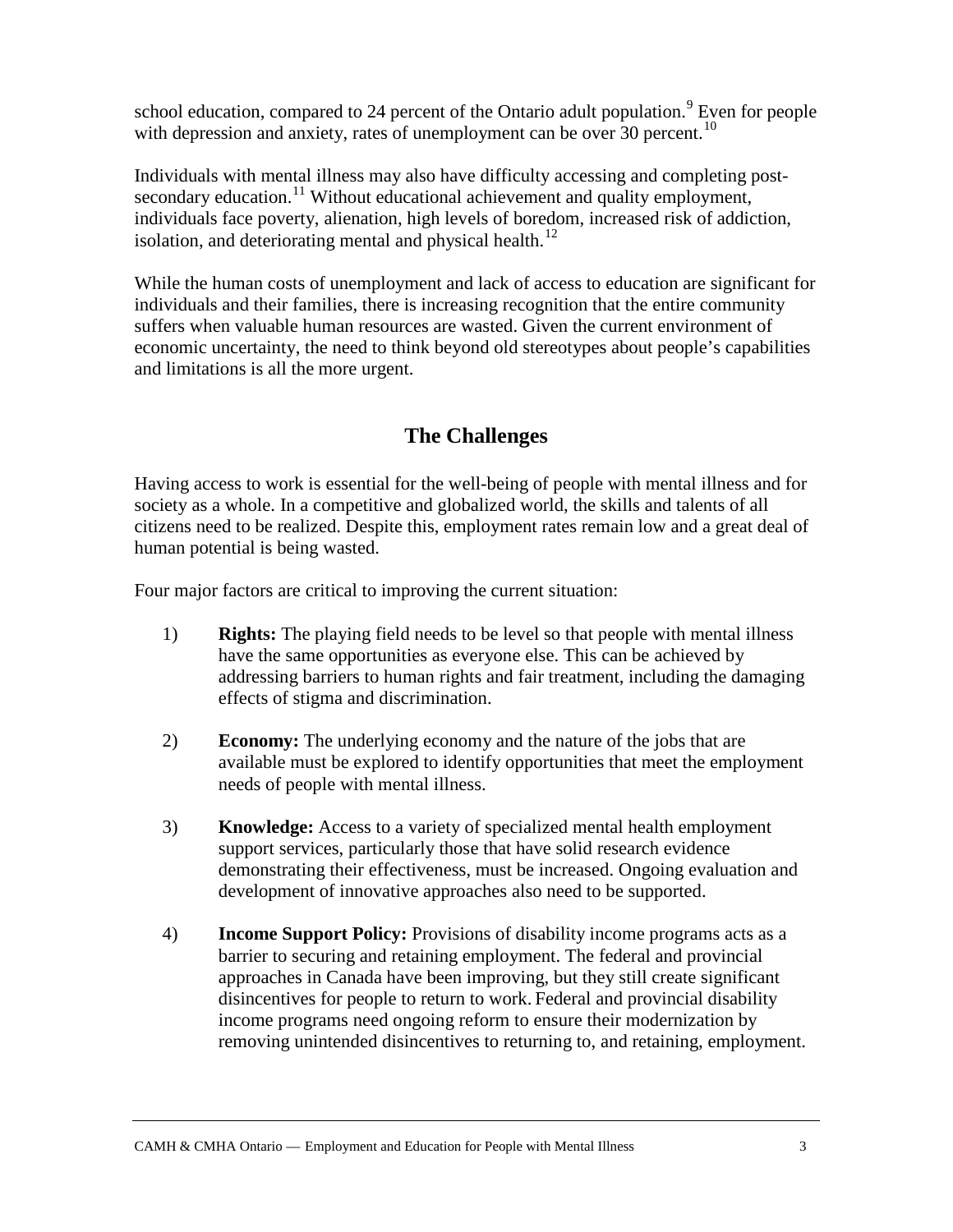What is clear is that the ingredients are in place for positive change. What is lacking is putting these ingredients together in the right ways. Creative and innovative responses to many of the barriers that exist have been developed. International research has shown that by putting together the right ingredients a number of jurisdictions have reduced unemployment levels for people with mental illness to the  $45-50$  percent range.<sup>[13](#page-21-12)</sup> Working together to get the right mix can support progressive change. We will now look at the four areas above in more detail.

## **How Do We Get There?**

## **Promoting Rights**

Historically, support for people with mental illness was seen as the responsibility of health and charitable services. The main concerns were care and maintenance. Today, with better treatments and a focus on recovery, the situation has changed. It is now recognized that in addition to the very real challenges created by mental illness, the attitudes and practices of society are large contributors -- in and of themselves -- to disability. Consumers have spoken most eloquently about this and have led the process of changing how we see capacity.

This situation means that people with mental illness need to have a full and fair chance for inclusion in work and education. Fundamental to this are human rights that are supported by comprehensive legislation and effective practice. Two levels are critical: formal protection in human rights legislation and a climate in workplaces and schools that is unbiased and accepting.

The Ontario *Human Rights Code* (the *Code*)protects the rights of people with disabilities, including psychiatric and substance use disorders, at work, in educational settings, services and other aspects of living. Providing modifications or accommodations to structures and processes to allow people to perform their jobs or complete their education is required up to the point of undue hardship on the employer or academic institution.<sup>[14](#page-21-13)</sup> Legislation that protects human rights plays an important role, and there have been significant positive impacts in employment law and practices as a result of precedent-setting cases.<sup>[15](#page-21-14)</sup> However, the reality of people's experiences is often quite different from the vision of human rights.

The Code recognizes that discrimination may take different forms. Overt discrimination is grounds for a complaint. An example of overt discrimination is automatically refusing to hire a person because they disclose having a psychiatric disability and request accommodation.<sup>[16](#page-21-15)</sup> Conversely, covert discrimination occurs when apparently neutral systemic factors, job requirements or policies result in adverse effects on people with disabilities.<sup>[17](#page-21-16)</sup> Police record checks are an issue of indirect discrimination. Reviews of employee and volunteer applicants by police services for any contact with police can in certain cases disclose an individual's apprehension under the *Mental Health Act*. Although this is not a record of criminal behavior, concerned employers and educational institutions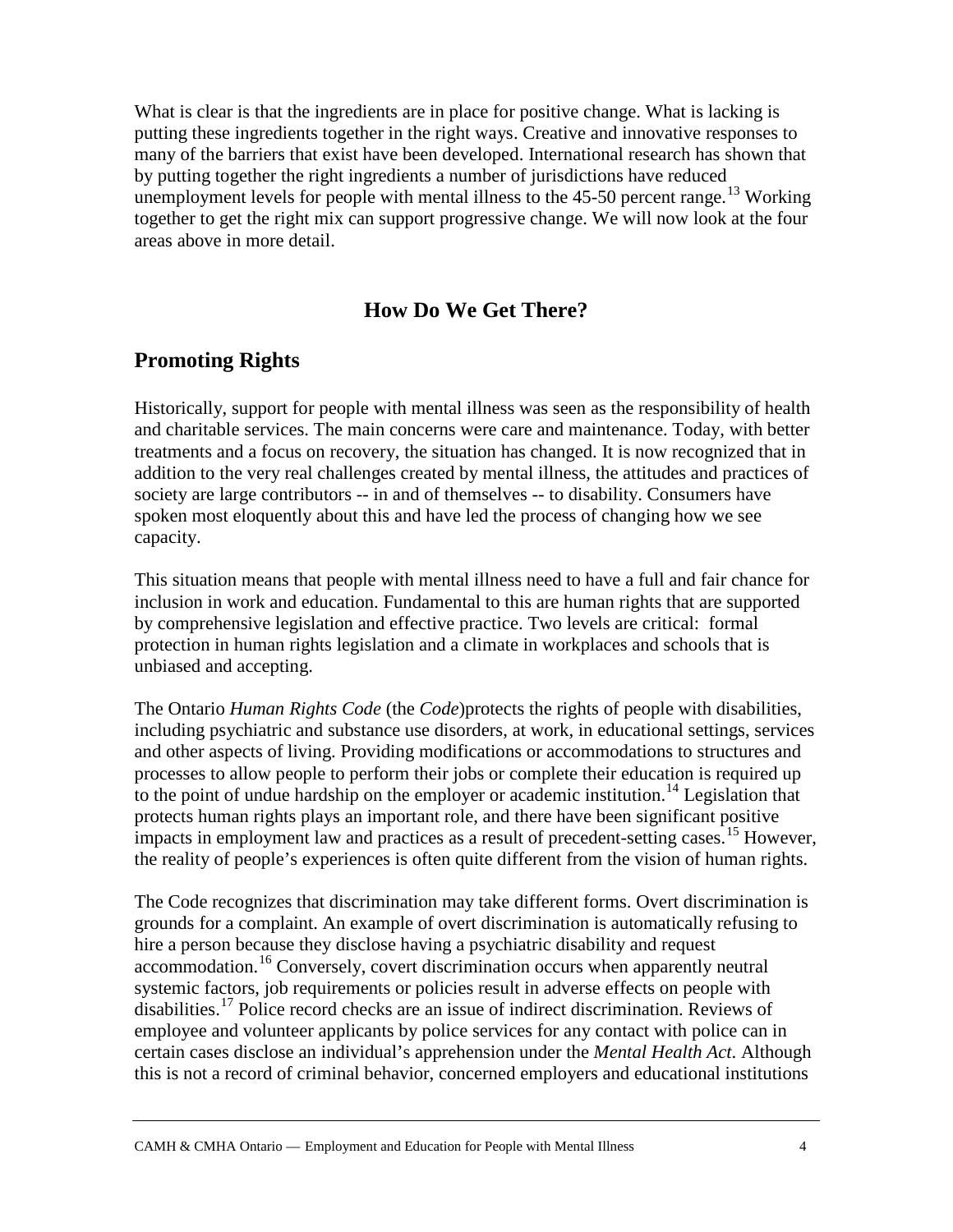may inappropriately use this information to exclude people with mental illness from employment, volunteer and educational opportunities.

Human rights bodies play a role in increasing awareness of human rights issues, including accommodations for students, volunteers and employees with disabilities.<sup>[18](#page-21-17)</sup> Mental health services, such as the Mental Health Works program from CMHA Ontario, have arisen to help employers, managers, unions and employees learn about human rights requirements and promising practices in promoting mentally healthy workplaces.

While the Ontario *Human Rights Code* broadly addresses disability rights, the specific barriers faced by people with disabilities among equity-seeking groups has led to the *Accessibility for Ontarians with Disabilities Act*, which sets accessibility standards for businesses and organizations in specific areas, including employment.<sup>[19](#page-21-18)</sup>

## **The Economy and Quality Jobs**

The relationship between the economy and mental illness is complex and multifaceted. People with mental illness, like the rest of the community, are affected by the larger economic context and job market.<sup>[20](#page-22-0)</sup> Evidence accumulated over decades in both North America and Europe suggests that economic downturns which result in higher rates of unemployment are associated with increased needs for mental health care. Higher rates of psychological distress have been found in low-income households.<sup>[21](#page-22-1)</sup> People with serious mental illnesses are often employed in marginal sectors of the economy and are at increased risk of being laid off when the labour market weakens. Consequently, unemployment is associated with an increase in admissions for psychiatric care.<sup>[22](#page-22-2)</sup> In addition, the link between poor mental health and precarious employment (low-wage, part-time or casual with no benefits) is becoming increasingly evident.<sup>[23](#page-22-3)</sup>

People with mental illness who are members of racialized or minority ethnic populations face increased challenges. For example, while many recent immigrants to Ontario have higher degrees of education and training than their Canadian-born peers, they experience high rates of unemployment.<sup>[24](#page-22-4)</sup> Employment rates are generally lower for racialized communities than for people of European descent and some evidence indicates this inequality is likely greater among people with mental illness, with the resulting impact upon both mental health and the experience of mental illness.<sup>[25](#page-22-5)</sup>

Simply having a job is not enough. The quality of work is also important. Research shows that individuals with mental illness are often relegated to minimum-wage jobs.<sup>[26](#page-22-6)</sup> These types of jobs are often non-standard types of work, such as part-time, temporary work or contracts.[27](#page-22-7) In addition, they often lack benefits and room for advancement, and are particularly vulnerable to fluctuations in the economy. The stress associated with precarious employment has been linked to diminished mental health status.<sup>[28](#page-22-8)</sup> One response to low-wage work is providing increased access to education and training opportunities. Labour market success for individuals with mental illness is linked to higher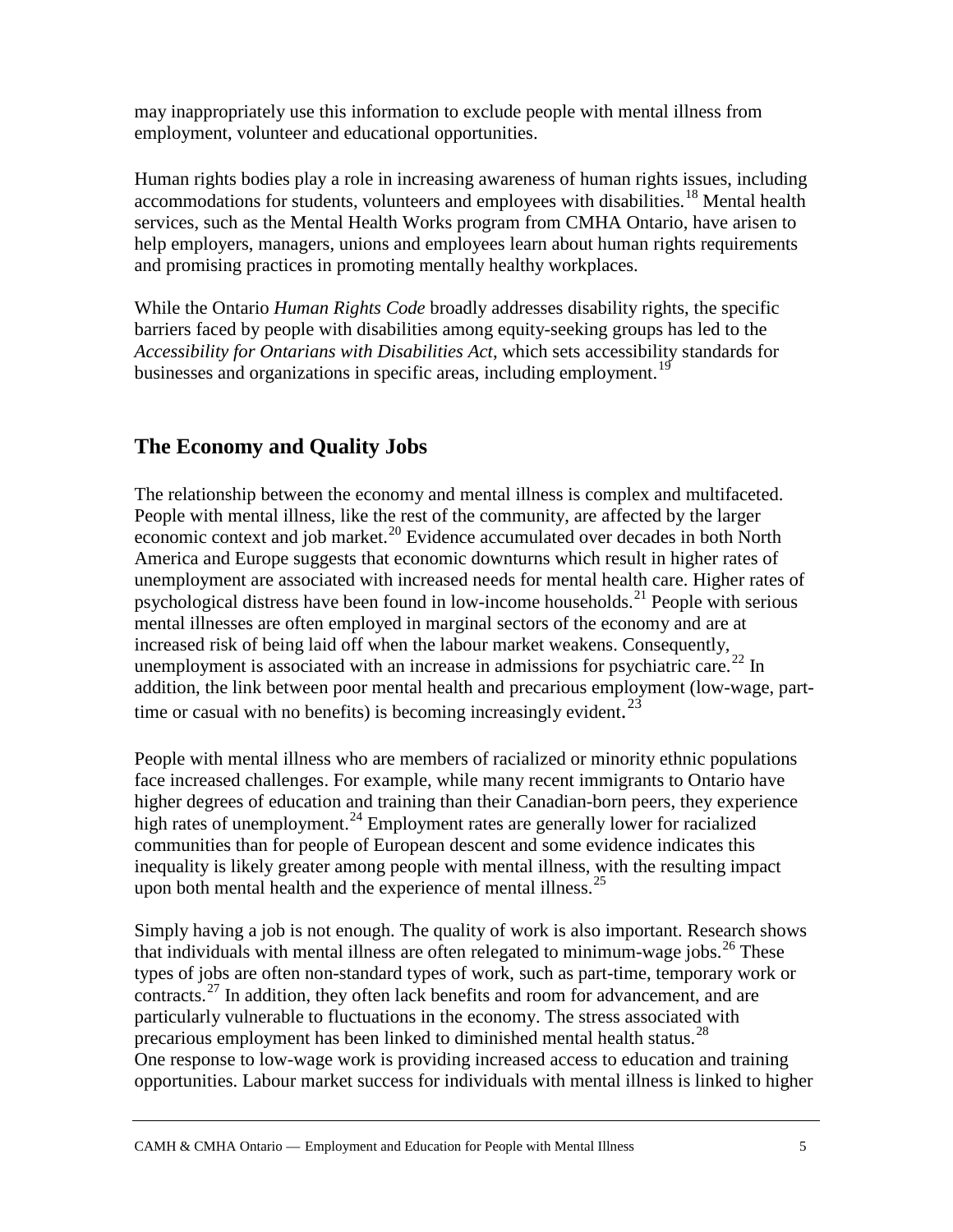levels of education, especially post-secondary education.[29](#page-22-9) Barriers also exist for individuals with mental illness wanting to return to school and complete secondary education programs. These barriers occur due to stigma, discrimination from instructors, onset of psychiatric illness and past educational failures.<sup>[30](#page-22-10)</sup> These barriers are compounded by challenges many potential students face, such as the inability to access financial aid.

While the global economy and labour markets may seem to be forces beyond our reach to change, research shows that local actions can make a difference. Access to mental health services that use evidence-based supported employment models can significantly increase the chances of a person with mental illness finding and keeping work. These supported employment services show promise in mitigating the negative impact of the local unemployment rate to some degree. In the largest study to date, people who received support fared better in a tight local labour market than those without this support living in an area with more job openings. $31$ 

Mental health and social services also have a role to play as employers, and as consumers of a range of goods and services. Mental health policy in the United Kingdom includes a role for public services as "exemplar employers" as a key element in their national guidance on vocational services for people with severe mental health problems.<sup>[32](#page-22-12)</sup> CAMH and CMHA branches are proactively using their purchasing and hiring power, with a dedicated focus on hiring people with lived experience and supporting the use of consumer-run businesses. The opportunity exists to build on these strategies through provincial leadership and by supporting research and evaluation of innovative and evidence-based practices.

## **Improving Availability, Access and Delivery of Employment and Education Supports**

#### *Evidence-Based Practices*

The challenge of supporting people in getting and keeping jobs has led to the development of a range of employment and education support models. Research has clearly shown some of the program characteristics that can lead to success. We now have a body of knowledge that can be applied to employment programs to ensure high levels of placement. Ongoing research is continually improving this knowledge.

Atop this foundation of basic knowledge there are ongoing debates and identified areas where more investigation is needed. For example, the research to date on evidence-based practices has been critiqued for a lack of attention to the experiences and needs of racialized populations and gay/lesbian and transgendered communities. $^{33}$  $^{33}$  $^{33}$ 

There is also the unresolved issue of what types of knowledge should count as "evidence." Among the different supported employment models, the Individual Placement and Support (IPS) model (discussed in detail below) stands out as having superior employment and consumer satisfaction outcomes.<sup>[34](#page-22-14)</sup> Yet, many providers feel that the research base is not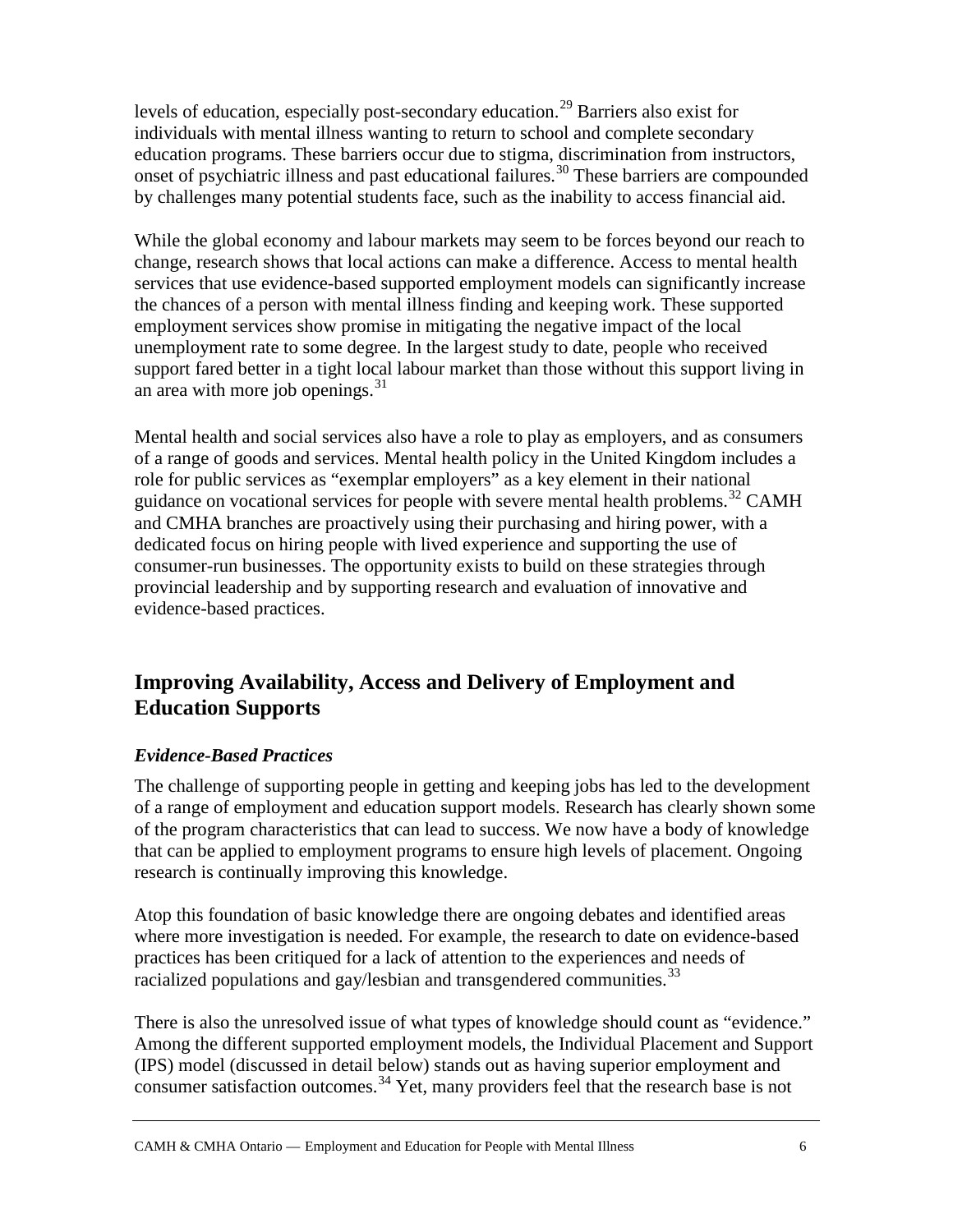yet sufficiently diverse and think that other models may emerge from future work. All practitioners agree that a "*value-based* supported employment program [that] offers choice and encourages self determination for all individuals by incorporating a full range of employment options that will increase the opportunity for goal planning and success" is critical [emphasis in the original]. $^{35}$  $^{35}$  $^{35}$ 

The adoption of new research findings is also critical. Research has shown that, even when good programs offer good services, they may be slow to adopt emerging and evidencebased practices related to employment and often focus on more immediate clinical goals at the expense of recovery and rehabilitation related outcomes.<sup>[36](#page-22-16)</sup> Even with recent new investments in these best-practice programs in Ontario, consumers continue to report a lack of access to employment and other supports.<sup>[37](#page-23-0)</sup> As a result, people connected with these services continue to have high rates of unemployment.<sup>[38](#page-23-1)</sup>

## *Funding*

A final issue is funding. With a shortage of dedicated funding dollars to support longerterm approaches to employment, mental health service providers have turned to other funding sources, such as the Ontario Disability Support Program employment supports program (Ministry of Community and Social Services), Employment Ontario (Ministry of Training, Colleges and Universities) and federal resources such as Human Resources and Skill Development Canada's Opportunities Fund.<sup>[39](#page-23-2)</sup> However, these programs are not designed to accommodate the non-linear path to employment often taken by persons with serious mental illness.

Despite the shortfalls, there are currently some positive changes taking place, including a reform of the Employment Ontario service. While job seekers with mental health problems are not defined specifically, the government has committed to a transformation process that recognizes the uniqueness of their "customers" and the need to break down silos and integrate supports.[40](#page-23-3)

## **Supported Employment Models and Interventions**

#### *Individual Placement and Support*

The Individual Placement and Support (IPS) model is built around several key principles that have been shown to have the greatest impact on supporting people to find and keep work.<sup>[41](#page-23-4)</sup> The first and foremost principle is that people can access IPS based on their interest in finding work, rather than on decisions made by others, such as counselors, psychiatrists or family members. The goal of IPS services is to support people to move into competitive employment (as opposed to sheltered workshops or volunteering) as soon as possible and to assist people to find jobs they are interested in. Programs have been shown to be most effective when vocational and mental health services integrate their work, including the provision of ongoing support. Helping people navigate the maze of income benefits and work is also a key role of IPS.[42](#page-23-5)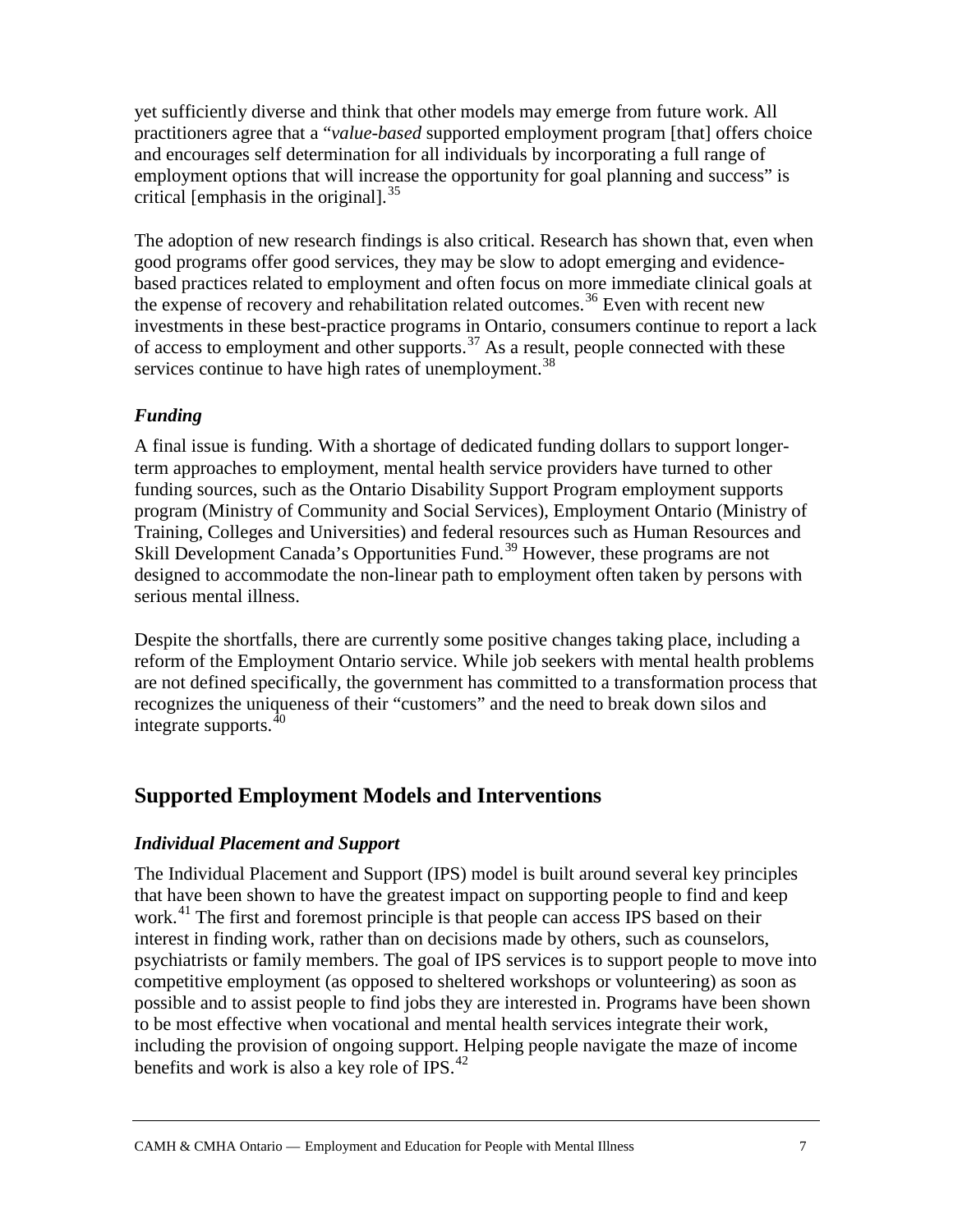With a well-established evidence base, researchers and mental health services are now looking to better understand the essential components of IPS so that adaptations can be best made to respond to the needs of specific job-seekers and local settings.<sup>[43](#page-23-6)</sup> This could include a focus on consumers who face multiple barriers in the workforce, such as older adults, parents with dependent children and racialized populations.<sup>[44](#page-23-7)</sup> Workers with more advanced skills who are re-entering the workforce after a lengthy absence face their own unique challenges that may require program modifications. There is also evidence that the IPS model could be beneficial to persons with concurrent disorders.[45](#page-23-8)

#### *Choose-Get-Keep and Diversified Placement Approach*

As well as IPS, other models that have shown promising outcomes include the Choose-Get-Keep model<sup>[46](#page-23-9)</sup> and the Diversified Placement Approach.<sup>[47](#page-23-10)</sup> Choose-Get-Keep has many of the same features as IPS, notably its blending of employment and mental health supports. It is an approach that can be applied to a range of different program models, not just employment, and has shown some promising results.<sup>[48](#page-23-11)</sup> With an emphasis on longerterm employment support, it is a way of working with people with mental illness and supporting them in their own process of rehabilitation and recovery as they "choose, get, and keep" employment or other valued goals. Choose-Get-Keep has been incorporated into some Ontario employment programs (see, for example, CMHA Sudbury-Manitoulin Branch).

The Diversified Placement approach grew out the clubhouse vocational model. It incorporates a stronger focus on pre-vocational work, based on a gradual approach to support people moving along the continuum towards paid (if not competitive) work. Research in the U.S. on this approach has taken place in rehabilitation agencies that have often developed their own agency businesses to provide employment for people who would face almost insurmountable odds to working in the competitive job market.<sup>[49](#page-23-12)</sup>

#### *Motivational Interviewing and Cognitive Remediation*

Adding interventions to different supported employment models like motivational interviewing and cognitive remediation have also shown promise.<sup>[50](#page-23-13)</sup> Cognitive remediation is a method to train people in learning skills that addresses the cognitive problems they experience as a result of severe mental illness. Motivational interviewing is a therapeutic treatment that supports people to move towards positive changes in their lives and has been found through extensive research to be an effective treatment.<sup>[51](#page-23-14)</sup> Ongoing research and practice in the field is required to evaluate the potential of these approaches.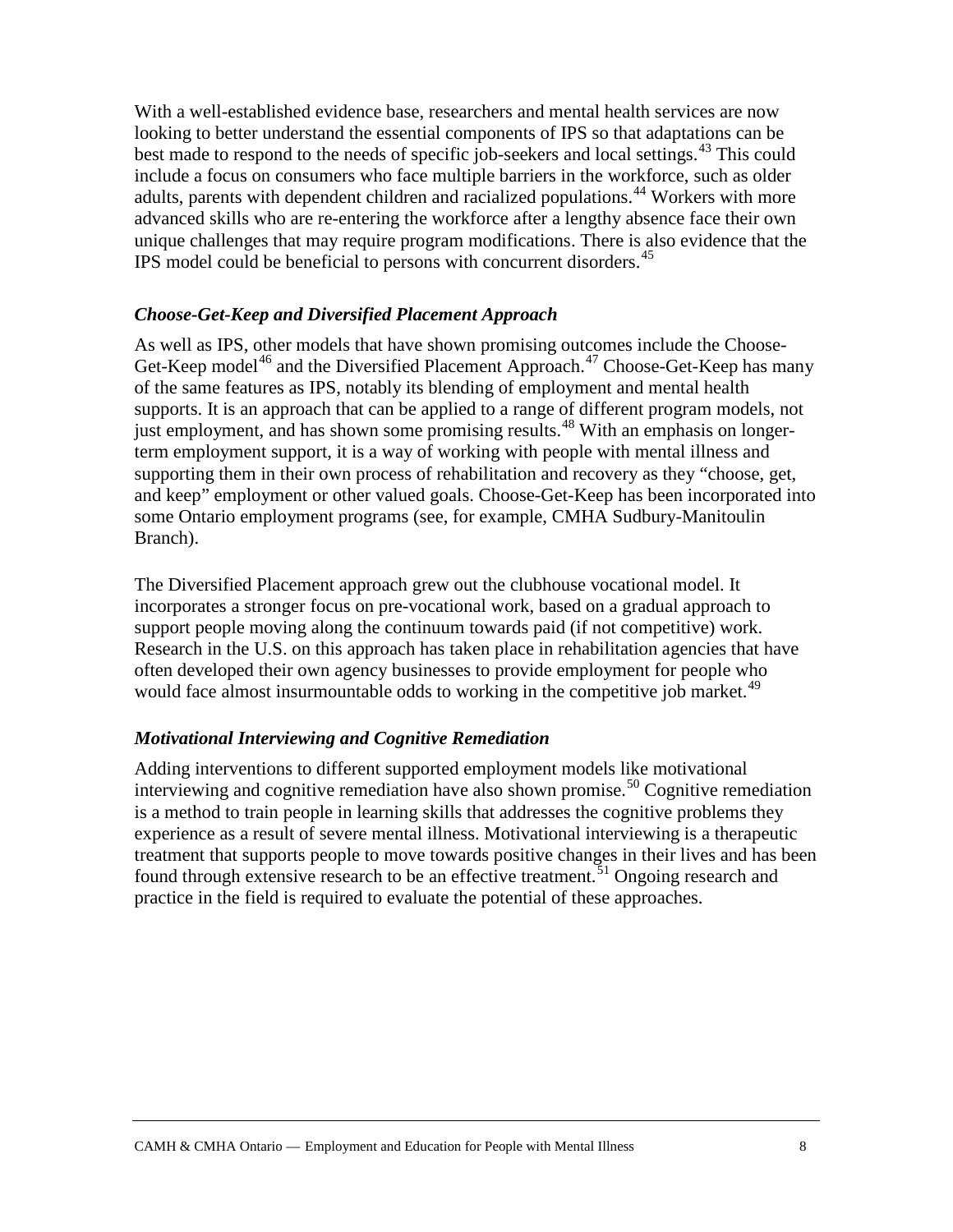# **Other Promising Practices**

#### *Social Enterprise*

A growing area of promising practices is the development of social enterprises, businesses that have a "double bottom line combining financial returns with a social mission."[52](#page-23-15) The Ontario government has made the research and expansion of this model one of the elements of its poverty reduction strategy.[53](#page-23-16) Ontario consumer/survivors have played a leading role in the development of social businesses for their community. Other promising aspects of this approach include social hiring programs that proactively recruit and support the employment of members of marginalized communities through partnerships between employers and community-based employment services.<sup>[54](#page-23-17)</sup>

## *Self-Employment*

Many people with mental health problems and psychiatric disabilities are interested in and have been successful in becoming self-employed or running small businesses. However, complicated benefit rules and a lack of service provider expertise can act as barriers to starting or expanding these opportunities. The Social Venture Development Initiative — a partnership between the Rotman School of Management at the University of Toronto and CAMH, recently initiated and supported by Joseph and Sandra Rotman — promises to develop knowledge in this area. In addition to providing support to consumers to run their own business, the project will help identify capital needs and offer micro-loans.

#### *Alternative and Affirmative Businesses*

These businesses combine real work in the market, community development and employment for consumer/survivors.<sup>[55](#page-23-18)</sup> Alternative businesses have been developed in Ontario as part of the solution to high unemployment and marginalization; they are almost exclusively created, led, managed and run by consumer/survivors.<sup>[56](#page-23-19)</sup> Affirmative businesses offer similar benefits while being connected with mental health agencies or other service providers.[57](#page-23-20)

Among other positive outcomes, these models help develop a strong sense of community and rebuild people's sense of hope and self-esteem.<sup>[58](#page-23-21)</sup> While many of these businesses are very successful in traditional economic terms, government funding is needed to support their management infrastructure.<sup>[59](#page-23-22)</sup> Even when new markets are available, these businesses often can't expand without additional funding support. Enhanced support would allow these businesses to continue to expand, develop and refine their models.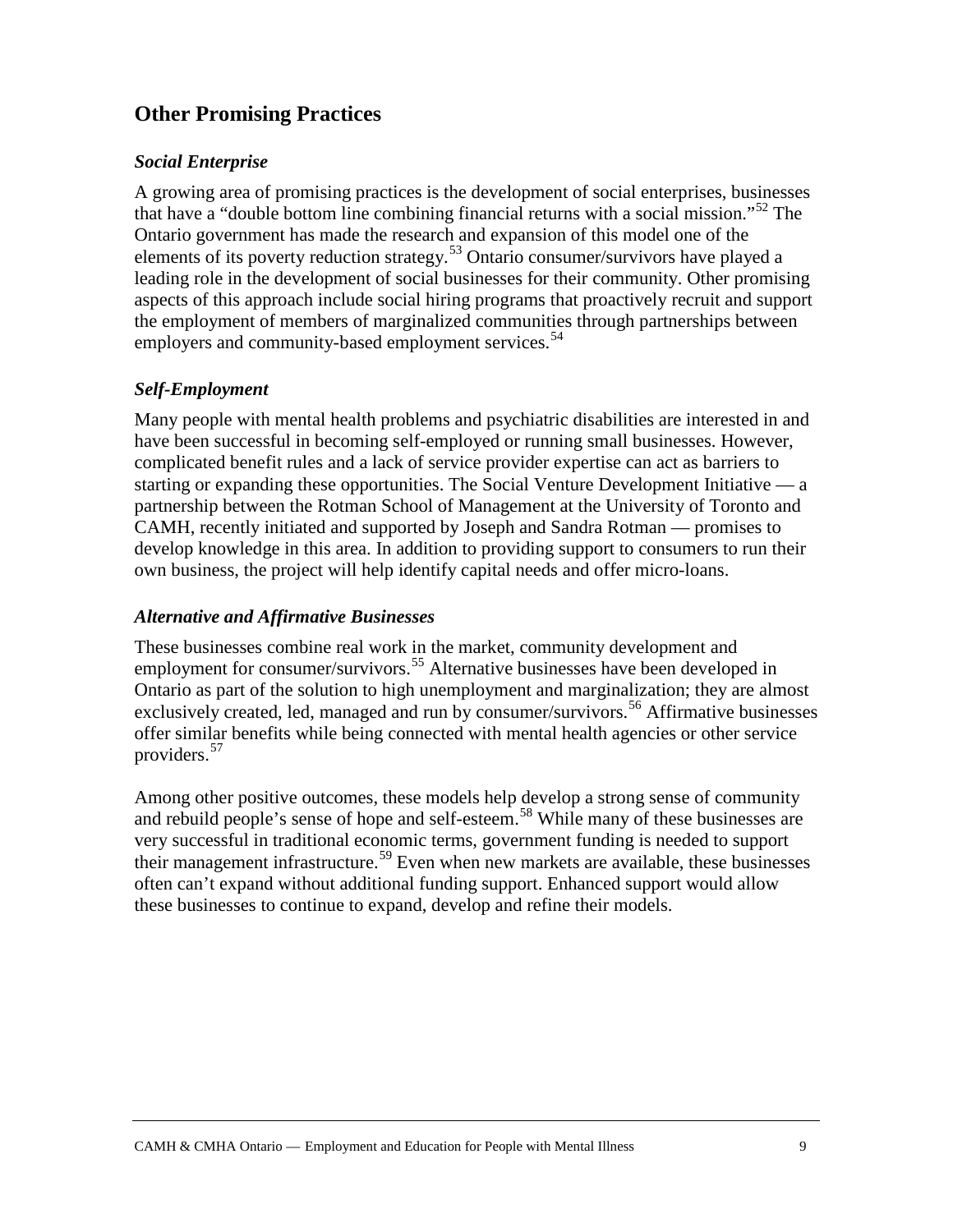# **Supports for Education**

## *Supported Education*

Supported education is a promising practice that helps people with mental health problems to achieve their education goals by developing their skills through specialized support within the classroom.<sup>[60](#page-23-23)</sup> Students attend programs on mainstream campuses, supported by a combination of mental health services and academic accommodations. Accommodations range from educational counselling and academic skill building to test methods that can accommodate people's learning styles and disabilities. Students receive college credits for the program, which serves not only to advance their education, but also to improve their self-esteem and quality of life, often leading to the next step of employment.<sup>[61](#page-23-24)</sup>

## *Augmented Education*

Augmented education is a novel strategy that combines elements of both supported employment and supported education. The model has been developed by CAMH and George Brown College in Toronto and has shown promising results.<sup>[62](#page-24-0)</sup> Two examples of this model — an assistant cook program and construction craft worker — have been piloted. In addition to offering in-classroom accommodations, students can also access job placement and employment supports after they graduate.<sup>[63](#page-24-1)</sup> These models have been developed through innovative partnerships between mental health, college and different government ministries. Ongoing support and focus on building and sustaining these partnerships are needed to expand access to these models for all who could benefit from them.

# **Disability Benefits and Incentives for Work and Education**

Effective and coordinated income programs are needed to support the aspirations of consumers for further education and return to work. A consistent and comprehensive set of incentives is needed to support people who want to enter the workforce, increase their skills or pursue education. Significant reforms have occurred recently, making Ontario a leader within Canada in promoting inclusion for people with disabilities.<sup>[64](#page-24-2)</sup> However, this is a limited achievement as Canada overall remains one of the least progressive systems, compared to other jurisdictions, according to the Organization for Economic Co-operation and Development (OECD).

## *Achieving the Balance*

Social policies need to balance what the OECD calls "twin but contradictory goals" of supporting full inclusion of people with mental illness and other disabilities in education and employment, and also ensuring a minimum income for those periods of time — short, episodic, or permanent — when people are unable to work.<sup>[65](#page-24-3)</sup> While the balance remains challenging, comparable jurisdictions around the world have achieved high levels of integration and compensation, according to a typology of systems developed by the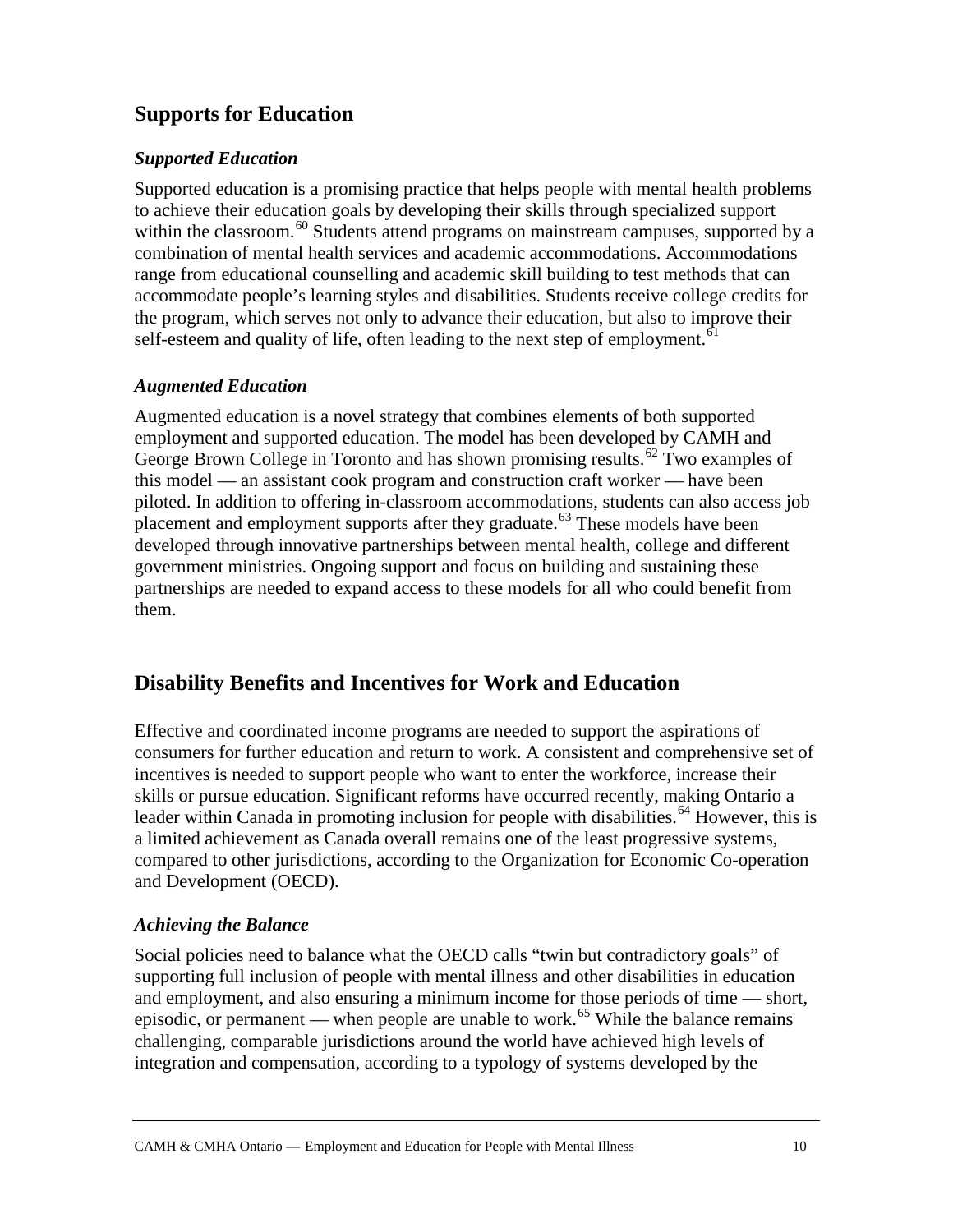OECD. Among 20 countries, including the United States, Australia, Spain, and Sweden, Canada had the second weakest disability policy system, ahead only of Korea.<sup>[66](#page-24-4)</sup>

Other countries have instituted reforms to their disability system, many of which are based on a philosophy of encouraging participation through linking receipt of income to attempts to return to work, or increasing participation in employment.<sup>[67](#page-24-5)</sup> These reforms have often been implemented in conjunction with the development of new policy frameworks and enhanced access to employment support services.<sup>[68](#page-24-6)</sup>

Changes occurring in many countries reflect a major shift in basic thinking about disability pensions. In the past, receiving benefits was based on an implicit understanding between recipient and provider. The recipient had to prove their incapacity and this incapacity was fundamental to receiving benefits. Signs of capacity, such as doing volunteer or part-time work, could be risky — they showed capacity and therefore threatened the pension benefits. An unintended consequence of this has been that recipients had to demonstrate helplessness and, at least in the area of work, remain excluded from productive activity in order to remain eligible for disability income.

The new paradigm is very different. It sees individuals with disabilities as having capacities and recognizes that society needs to support the expression of these capacities in productive work. Instead of being a threat to a person's status as disabled, work becomes an expectation and something to be encouraged. To make this realistic, the impact of the disability on work is assessed and accommodations made to allow an effective contribution.

#### *Removing Disincentives*

To help people return to work, income support programs should have two characteristics. They must be prepared to make employment feasible (by providing employment supports) and attractive (by including incentives and continued income supports).  $69$ 

However, the current ODSP system poses three types of disincentives that make it difficult for this situation to occur: regulations, administration and communication.

#### *Regulations*

ODSP regulations create disincentives for some clients who want to return to work. People receiving ODSP must make a challenging cost-benefit analysis in attempting to balance income security with employment or educational opportunities. While revised regulations mean that the majority of recipients will end up with more money under the new system, the reporting requirements for both ODSP recipients and employment support providers are onerous, discouraging involvement.[70](#page-24-8) For those who work significant hours there is also a high marginal tax rate, which amounts to about 50 percent of every dollar earned.<sup>[71](#page-24-9)</sup>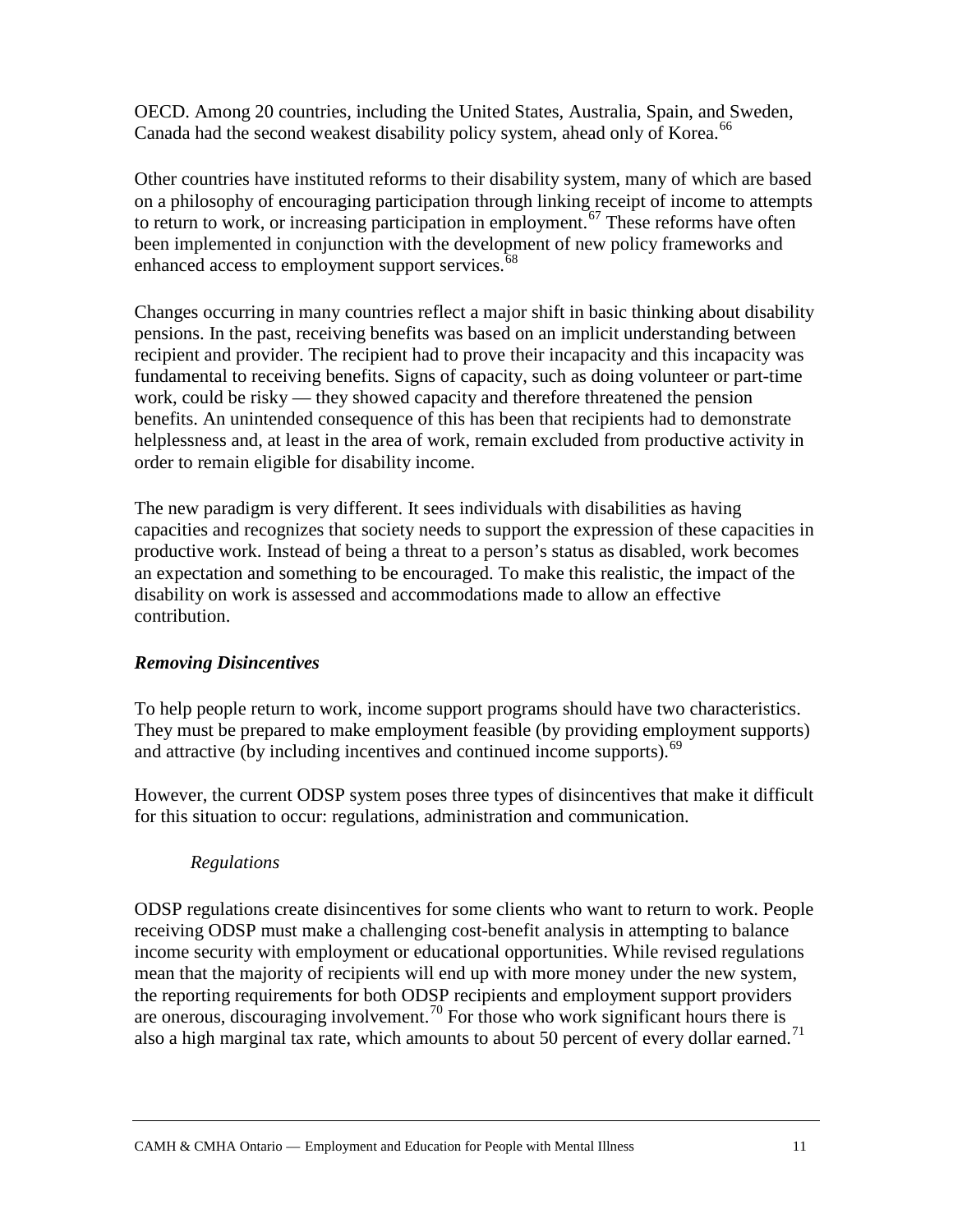The challenge of developing regulations that balance income support and employment earnings is one faced in other provinces and countries.<sup>[72](#page-24-10)</sup> Economic modeling<sup>[73](#page-24-11)</sup> and other research<sup> $74$ </sup> have indicated that one of the best ways to promote a return to work is increasing the amount an individual may earn before income supports are reduced.

#### *Administration*

The administration and layering of programs creates difficulties.<sup>[75](#page-24-13)</sup> Many consumers are on both Canada Pension Plan – Disability (CPP-D) and ODSP, but these two programs lack coordination and alignment.[76](#page-24-14) For example, there are differences in program philosophies, intake processes, benefit levels, and return to work processes. This creates confusion and barriers for many consumers. In addition, consumers report that the regulations are unevenly administered by individual staff and offices.

#### *Communication Gap*

There is a significant communication gap as many consumers and staff in the mental health system struggle to understand the complex array of policies and services that are available, and policies are often arbitrarily interpreted. Like the recovery process itself, progress from disability to work is rarely accomplished in a linear fashion. Many individuals fear losing benefits and also fear returning to work because of the possibility of encountering a period without any income or safety net if they become ill or lose a job.<sup>[77](#page-24-15)</sup>

Pension or benefit programs must be flexible, creative, and have good return-to-work provisions. Both ODSP and CPP offer rapid reinstatement of benefits, essential for many people with mental illness and other disorders with episodic acute disability.<sup>[78](#page-24-16)</sup> If these opportunities are to be realized, income support programs must encourage and support people with mental illness to take every opportunity they can to work or go to school, and must recognize that there may be interruptions in the process.

In practice, however, recipients and advocates find that the ODSP system does not deal well with sporadic and fluctuating earnings.<sup>[79](#page-24-17)</sup> It is not enough to have policies in place; recipients need to be informed of the policies and must feel confident that policies as written will be followed through.

#### *Incentives to Help and Hire People with Mental Illness*

There are a variety of additional innovative labour market interventions that have been developed and need to be explored for their potential to expand employment opportunities for people with mental illness. Two options are: employer incentives for hiring, and penalties for not hiring, a diverse workforce; and targeted wage subsidies. Employer incentives have been developed with other economically marginalized communities, such as new immigrants and single mothers.<sup>[80](#page-24-18)</sup>

A revised funding model including milestone payments, an expanded menu of compensatory interventions and different rates of compensation could improve access to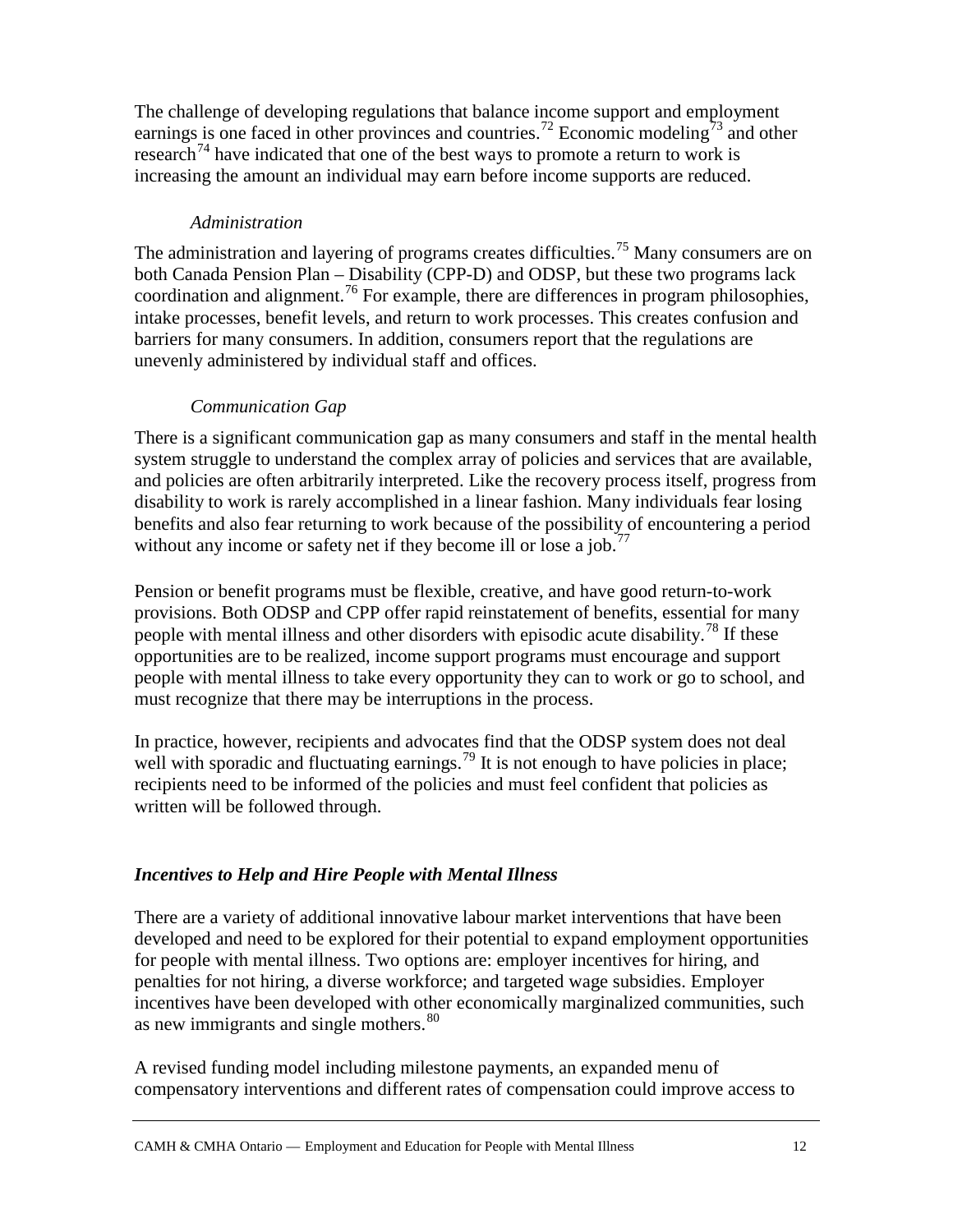services, leading to increased sustainability, as well as increased job placement and retention rates for persons with more significant barriers to employment. Employers and educational institutions are increasingly being recognized as key allies in promoting the inclusion of people with mental illness. Recognizing that increased diversity is a business necessity and a demonstration of good citizenship, there are many opportunities to build new and ongoing relationships with these key stakeholders.

## **Leading the Way to Education and Quality Employment**

Equal opportunity, quality jobs and lifelong learning, access to evidence-based services, and flexible disability benefits— these are the four factors that can produce success in education and employment in Ontario for people with serious mental illness. The way forward is known and some progress is being made. But something is clearly missing.

Addressing the unacceptable rates of unemployment for people with significant mental illness is a challenge that demands collaboration between all levels of government, policy makers, service providers and consumers. Amid competing demands in a complex health care system, employment supports have not been a priority. Lack of attention to this important determinant of health has translated into a fragmented system.

The Ontario government has acknowledged that many people with a serious mental illness require employment-related supports and services that are more intensive and long-term than those provided by more generic government programs. This recognition was the impetus for *Making It Work*, the first provincial policy framework for employment supports, produced in 2000. The goal of this document was to set three-year policy directions that would improve employment services and supports to persons with serious mental illness. The government envisioned a shared-service model approach — in partnership with the Ministry of Community and Social Services, federal government programs, the business community and the training and education sectors — that would result in a comprehensive range of employment support options to address the unique needs of persons with serious mental illness.

*Making It Work* was never implemented, in spite of reports that followed calling for the adoption of its principles and key program elements. The absence of policy implementation has resulted in a patchwork of funding mechanisms that do not align with the specialized supports that were envisioned then and are still needed today. The 2009 release of a four-year evaluation of recent community mental health investments in Ontario illustrates the consequence of not having a formal policy framework to guide program delivery. The Systems Enhancement Evaluation Initiative (SEEI) found that mental health clients are still confronted by extreme poverty, lack of education and unemployment.<sup>[81](#page-24-19)</sup>

System leadership and community champions, critical elements to influence change, are required. Galvanizing stakeholders around a coordinated approach is challenging, due to the involvement of multiple ministries, each with its own unique mandate, and funding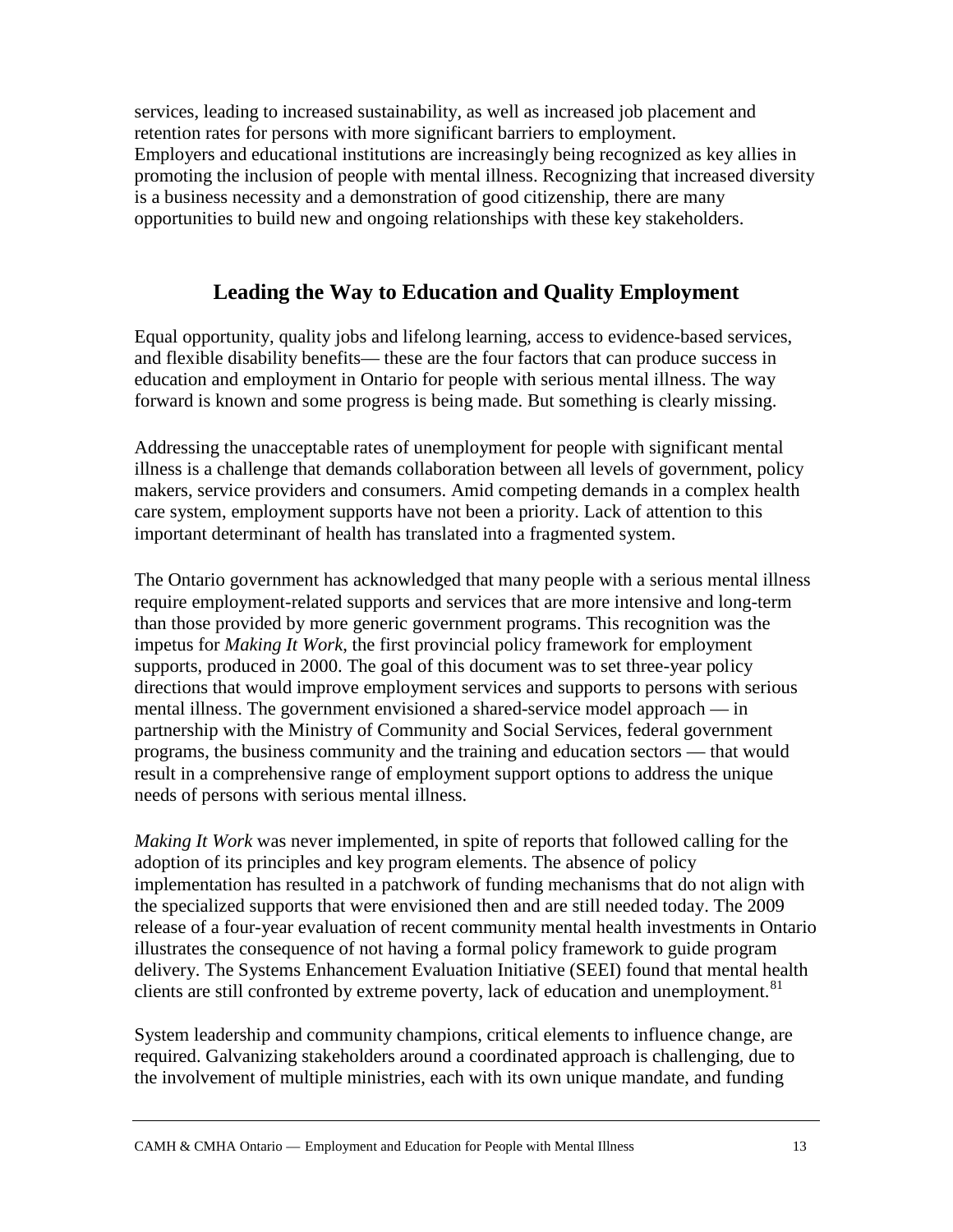arrangements. The Ministry of Health and Long-Term Care, Ministry of Community and Social Services and, more recently, the Ministry of Training, Colleges and Universities are the three key ministries that provide funding for persons with mental health disabilities. There is increasing emphasis on inter-ministerial dialogue to address the intersection of programs affecting people with mental illness, a shift that may produce positive results. If inter-ministerial collaboration is feasible, the question becomes: who will provide leadership in setting employment supports policy and incorporating the values and perspectives of people with lived experiences?

The development of a new mental health and addictions strategy for Ontario holds promise for a better future. Education, employment and, by corollary, adequate income have all been recognized as key determinants of health for people with a mental illness. Transforming the system and creating healthy communities can best be achieved with a multi-faceted strategy for implementation that includes addressing the four major factors that challenge people with mental illness in achieving their educational and employment goals.

These same factors also need to be addressed by other government decision-makers and key stakeholders, including the broader education and employment support sector.

And how will local initiative and innovation be recognized and championed? SEEI and the Ontario Mental Health and Addictions Knowledge Exchange Network (OMHAKEN) may both be valuable vehicles for encouraging and supporting innovation and creativity by consumers and service providers. These initiatives will be useful for sharing promising practices to support the development of evidence-based action. Building an evidence-based system will require support for adherence to the key elements of the models and ongoing development of workforce capabilities and skills. Including cultural competence and respecting experiential knowledge and skills that consumers bring to the table are also key to an evolving process that is both inclusive and comprehensive.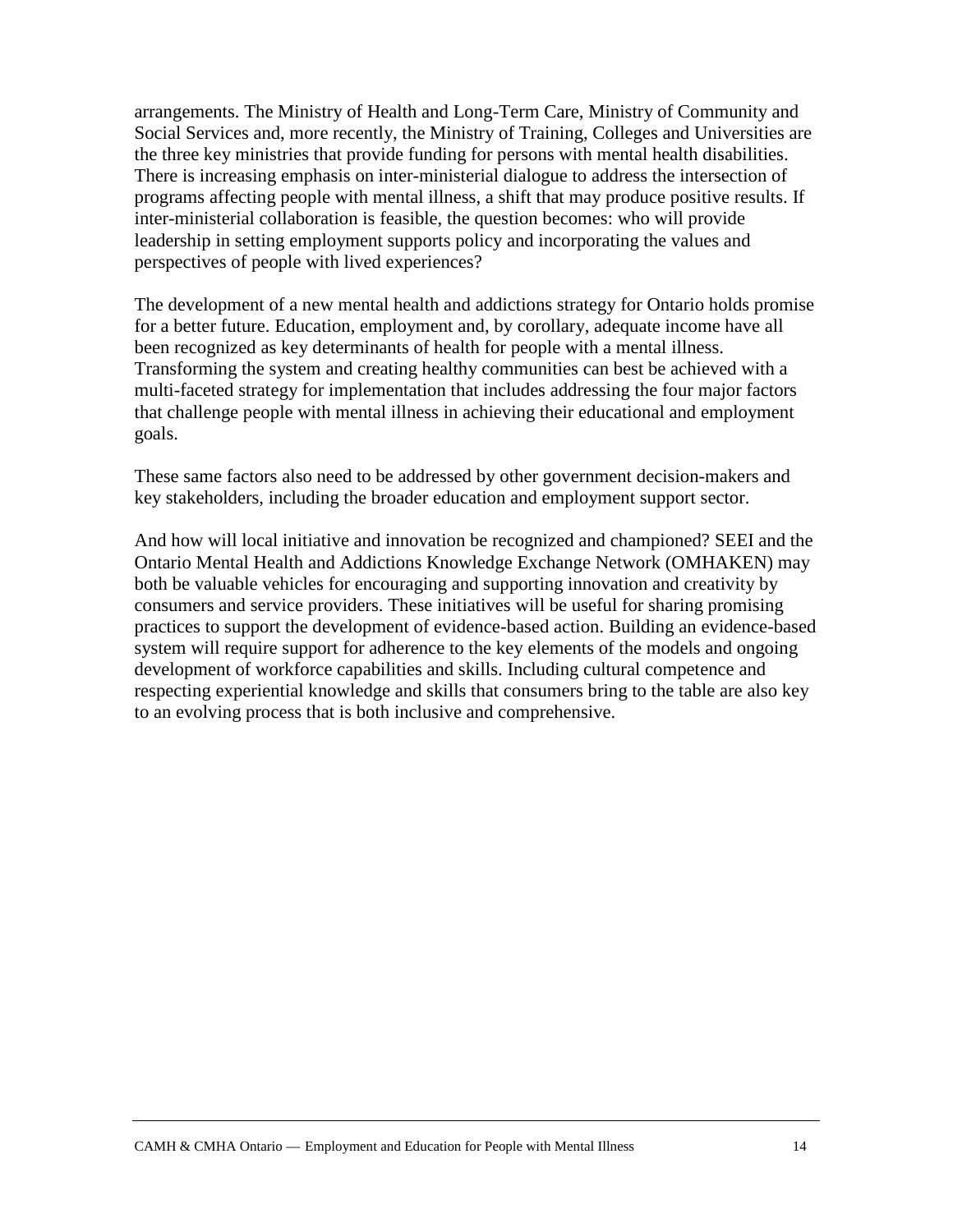## **Getting There – Taking Action to Learn More and Do More**

While there is a wealth of knowledge on supported education and employment, the need remains for Canadian research and knowledge exchange. Consumer advocates, CAMH, and CMHA Ontario are involved in a number of activities that are facilitating this goal – but much more work is needed. Examples of promising knowledge development and sharing practices include:

- Mental Health Commission of Canada Workplace Advisory Committee
- Ontario Mental Health and Addictions Knowledge Exchange Network (OMHAKEN) Employment and Education Working Group
- Mental Health Employment Supports Network, convened by CMHA Ontario
- Job Opportunities Information Network (http://www.joininfo.ca/), a network of 24 cross-disability employment service providers in Toronto focused on working together to create a new service delivery model for job seekers and employers

In order to better understand the interrelationship between funding mechanisms, supportive programming and employment for individuals with mental illness in the Ontario context, funding for such research is necessary. Program development is often based on research from other jurisdictions, particularly the United States. Research is required to understand the extent to which it is transferable, relevant and accurate for decision making in Ontario.[82](#page-24-20)

## **Doing More and Doing Better: Next Steps**

Taking action is the next step. The evidence tells us that we can address the barriers to greater workforce participation for persons with mental illness, while continuing to learn from program and policy innovations.

#### **1. Strengthen rights**

The foundation of inclusive workplaces is the absence of discrimination against people with mental health problems. This must include strong support for legal advocacy for those who have experienced discrimination in the workplace, and better support for education about workplace rights.

#### **2. Lead by example**

Mental health, social service and other public sector systems must become "exemplary employers." This will demonstrate that healthy, thriving organizations hire and support employees with mental health problems and purchase services produced by alternative and affirmative businesses.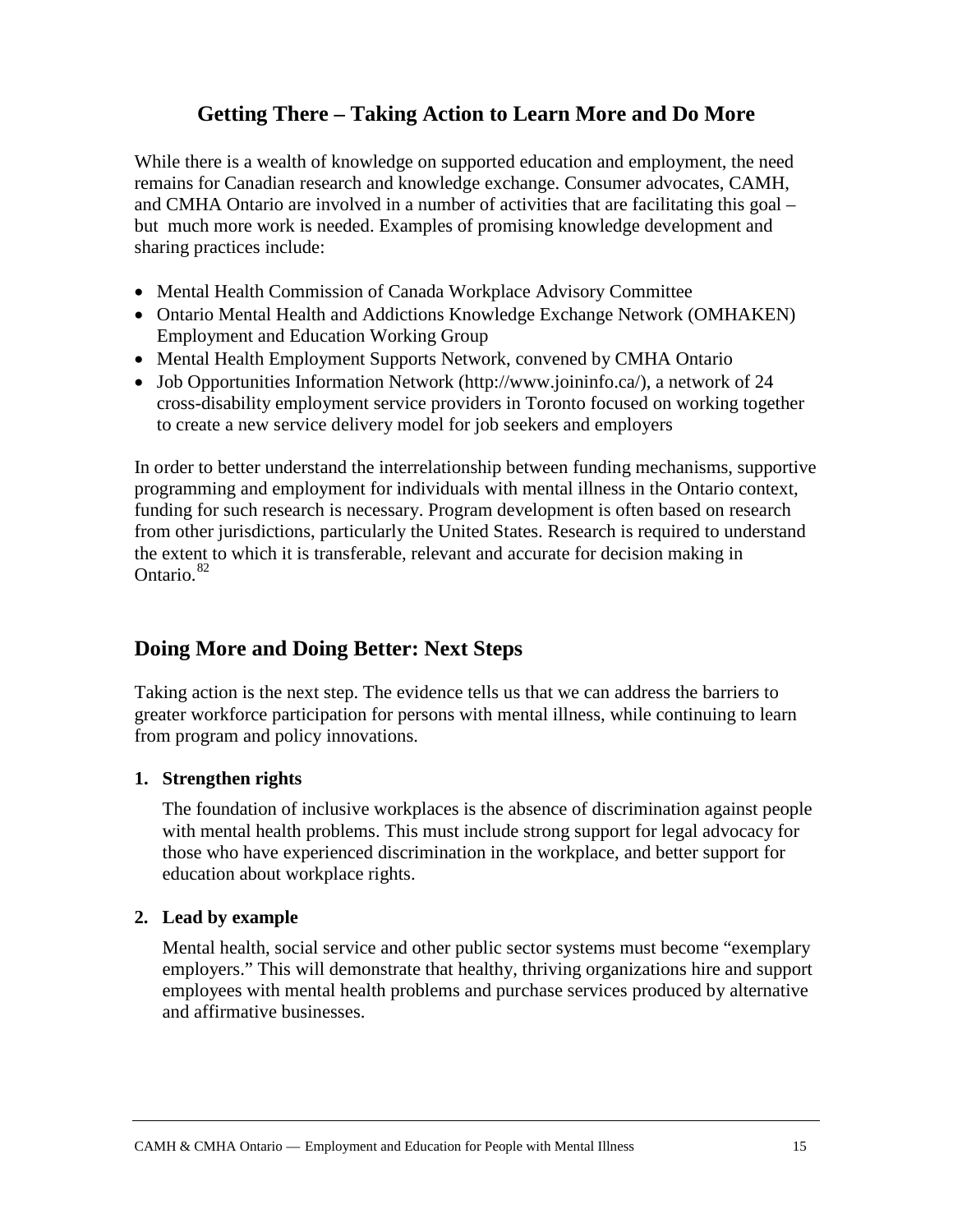#### **3. Fund education programs that work**

The Government of Ontario should provide sustained funding to innovative supported education models that show promise in facilitating improved workforce participation, such as George Brown College's augmented education program.

#### **4. Support education and employment programs to innovate, adapt, evaluate and improve**

Promising practices are developing at the community level as service providers deliver innovative, client-centred approaches. We must identify and evaluate new and adapted employment support models that can be effective in supporting long-term job retention. Information and access to evidence-based employment support models can be facilitated and shared through knowledge exchange networks operating in Ontario.

#### **5. Assess income assistance policy change**

The policies and procedures of income assistance programs — particularly the rules governing how much recipients may earn without penalty — have a significant impact on labour market participation. Sometimes programs work together to reinforce dependence, rather than promoting work and recovery.

As a start, the Government of Ontario should assess the efficacy of changes made to ODSP, particularly the amendments to earning exception rules. The government implemented significant changes to the rules governing how ODSP payments are affected by earned income. These amendments should be evaluated to determine whether they have facilitated workforce participation.

#### 6. **Building coordinated action with ministries and LHINs**

To realize the opportunities that this paper has identified will require concerted action between key decision-makers. Provincially, the Ministries of Health and Long-Term Care, Community and Social Services, and Training, Colleges and Universities are key to action, and regionally, the Local Health Integration Networks are critical. We recommend a summit of these groups and other stakeholders convened by CMHA Ontario and CAMH to map a way forward that includes measurable education and employment goals.

The rate of workforce participation for people with mental health problems is unacceptable. The lack of concentrated efforts in this area increases health care costs and compounds the social consequences of mental illness. We can do much better.

CAMH and CMHA Ontario recognize that no single policy, regulatory or funding initiative can radically improve the rate of workforce participation for people with mental health problems. Instead, making progress requires a sustained commitment to the rights of people with mental illness, a commitment to explore innovative approaches to service delivery and a thoughtful review of disability income supports to ensure they do a better job of promoting social inclusion.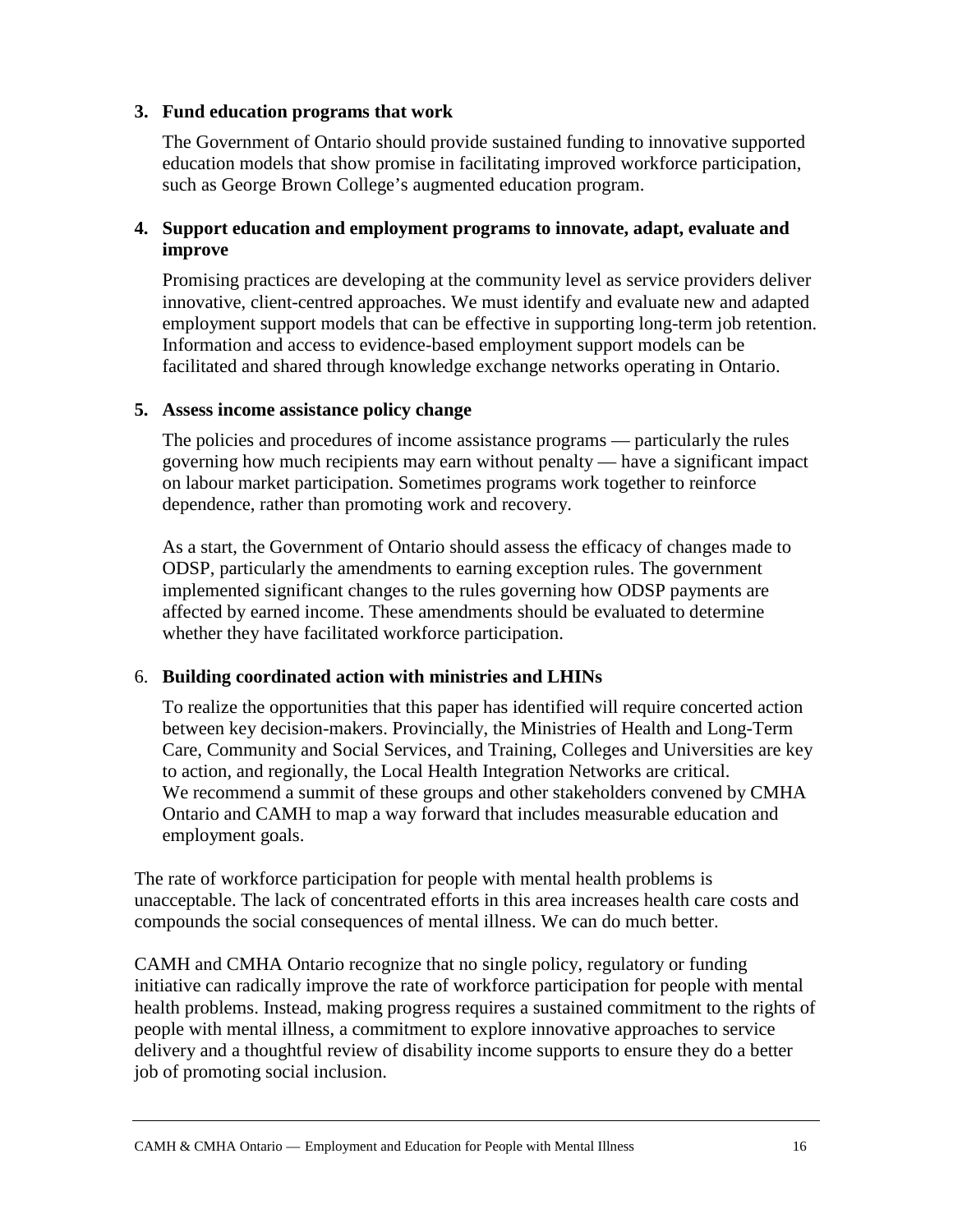*For Further Discussion, Please Contact:*

John Trainor, Director, Community Support & Research Unit, Centre for Addiction and Mental Health John Trainor@camh.net

Michelle Gold Senior Director, Policy & Programs Canadian Mental Health Association, Ontario [mgold@ontario.cmha.ca](mailto:mgold@ontario.cmha.ca)

*Suggested Citatio:*

Canadian Mental Health Association Ontario and Centre for Addiction and Mental Health. Employment and Education for People with Mental Illness. Discussion Paper. January 2010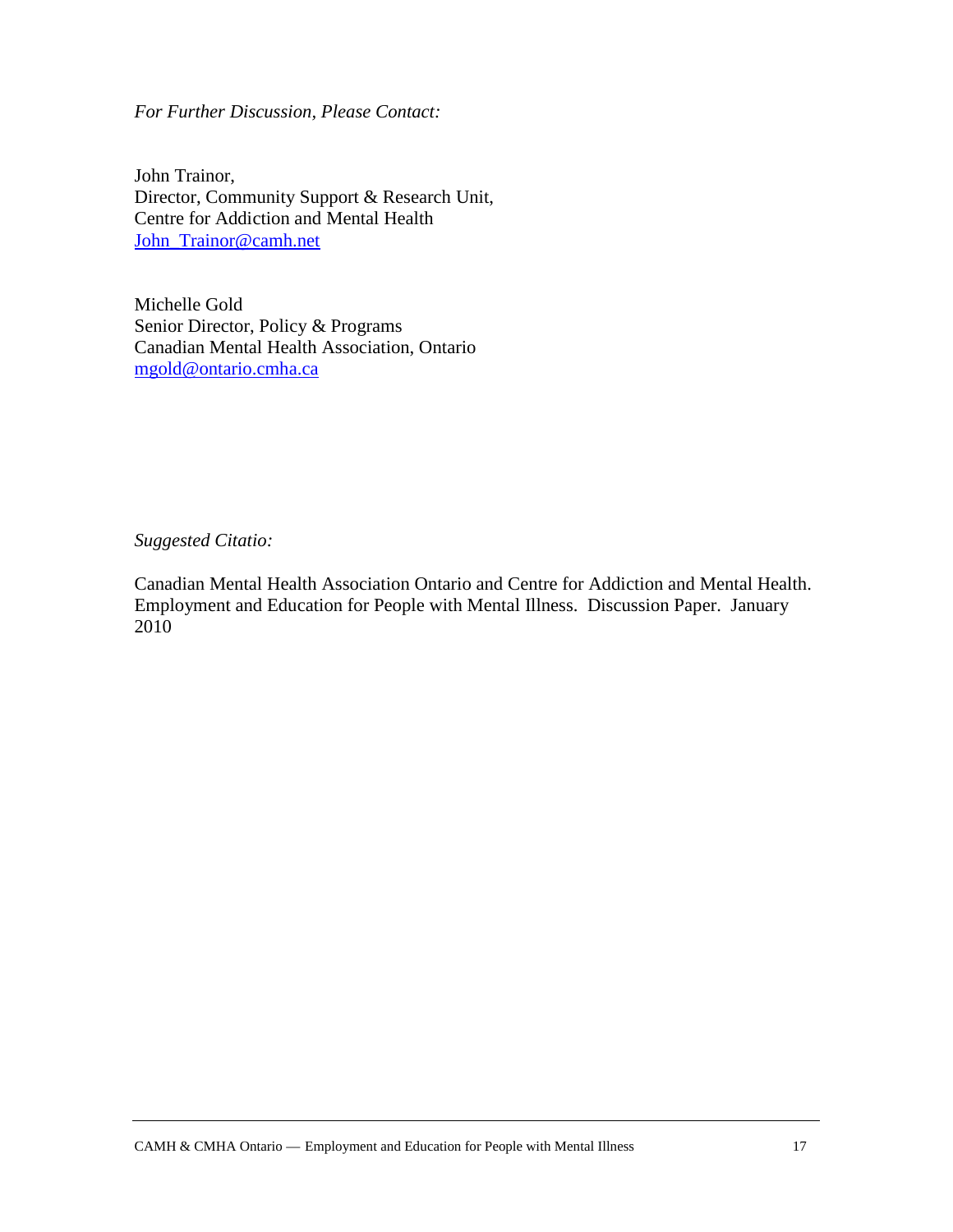## **Endnotes**

<span id="page-21-0"></span><sup>1</sup> G.P. Harnois & P. Gabriel, *Mental Health and Work: Impact, Issues and Good Practices* (Geneva: World Health Organization and International Labour Organization, 2000); Canada, Standing Senate Committee on Social Affairs, Science and Technology, *Out of the Shadows at Last: Transforming Mental Health, Mental Illness and Addiction Services in Canada*, 2006, retrieved December 3, 2007, from

[http://www.parl.gc.ca/39/1/parlbus/commbus/senate/com-e/soci-e/rep-e/rep02may06-e.htm;](http://www.parl.gc.ca/39/1/parlbus/commbus/senate/com-e/soci-e/rep-e/rep02may06-e.htm) WHO Commission on Social Determinants of Health, *Closing the Gap in a Generation: Health Equity through Action on the Social Determinants of Health — Final Report: Executive Summary*, 2008, retrieved April 9, 2009 from http://whqlibdoc.who.int/hq/2008/WHO\_IER\_CSDH\_08.1\_eng.pdf.

<span id="page-21-1"></span><sup>2</sup> M. Corbière & T. Lecomte, "Vocational Services Offered to People with Severe Mental Illness," *Journal of Mental Health* (2009; 18[1]: 38-50).

<span id="page-21-2"></span><sup>3</sup> G.R. Bond et al., "Implementing Supported Employment as an Evidence-Based Practice, *Psychiatric Services* (2001; 52: 313-322); G. Waghorn & C. Lloyd, "The Employment of People with Mental Illness," *Australian e-Journal for the Advancement of Mental Health* (2005; 4, Supplement),

<span id="page-21-3"></span>[www.auseinet.com/journal/vol4iss2suppl/waghornlloyd.pdf.](http://www.auseinet.com/journal/vol4iss2suppl/waghornlloyd.pdf)<br><sup>4</sup> W.A. Anthony et al., "Relationship between Psychiatric Symptomology, Work Skills, and Future<br>Vocational Performance, *Hospital and Community Psychiatry* (1995; 4 <sup>5</sup> J.S. Brekke et al., "Psychosocial Functioning and Subjective Experience in Schizophrenia," *Schizophrenia* 

<span id="page-21-5"></span><span id="page-21-4"></span>*Bulletin* (1993; 19: 599-608).<br><sup>6</sup> B. Angell & M.A. Test, "The Relationship of Clinical Factors and Environmental Opportunities to Social

<span id="page-21-6"></span>Functioning in Young Adults with Schizophrenia, *Schizophrenia Bulletin* (2002; 28: 259-271).<br><sup>7</sup> Harnois & Gabriel, op. cit.; Canada, *Out of the Shadows at Last*, op. cit.; WHO Commission on Social Determinants of Health

<span id="page-21-7"></span> $8$  Harnois & Gabriel, op. cit.; S.B. Harvey et al., "Mental Health and Employment: Much Work Still to Be Done, *British Journal of Psychiatry* (2009; 194: 201–203); E. Latimer, et al. (2005). Generalizability of the IPS Model of Supported Employment for People with Severe Mental Illness: Results and Economic

Implications of a Randomized Trial in Montreal, Canada," *Journal of Mental Health Policy and Economics*<br>(2005; 8[Supplement 1]: S29); Waghorn & Lloyd, op. cit.<br><sup>9</sup> Centre for Addiction and Martel Health Canadian Martel He

<span id="page-21-8"></span>Centre for Addiction and Mental Health, Canadian Mental Health Association, Ontario, Ontario Mental Health Foundation, & Government of Ontario, *Making a Difference: Ontario's Community Mental Health* 

<span id="page-21-9"></span>*Evaluation Initiative*, 2004: 15.<br><sup>10</sup> Canadian Mental Health Association, Ontario, "Backgrounder: Poverty and Mental Illness," November<br>2007, http://www.ontario.cmha.ca/backgrounders.asp?cID=25341; Harvey et al., op. cit

<span id="page-21-10"></span><sup>11</sup> R.C. Kessler, et al., "Social Consequences of Psychiatric Disorders, I: Educational Attainment," *American Journal of Psychiatry* (1995; 152: 1026-1032).

<span id="page-21-11"></span><sup>12</sup> Centre for Addiction and Mental Health, et al., *Making a Difference*, op. cit.; J. Leff & R. Warner, *The Social Inclusion of People with Mental Illness* (New York: Cambridge Press, 2006).

<span id="page-21-13"></span><span id="page-21-12"></span><sup>13</sup> Leff & Warner, op. cit.<br><sup>14</sup> Ontario Human Rights Commission, "Guidelines on Developing Human Rights Policies and Procedures," January 2008, retrieved June 24, 2009 from [http://www.ohrc.on.ca/en/resources/Policies/gdpp?page=gdpp-](http://www.ohrc.on.ca/en/resources/Policies/gdpp?page=gdpp-I_.html#Heading428)

<span id="page-21-14"></span>[I\\_.html#Heading428.](http://www.ohrc.on.ca/en/resources/Policies/gdpp?page=gdpp-I_.html#Heading428)<br><sup>15</sup> OPSEU, Equity Unit, "Human Rights and Equality Law," n.d., retrieved June 24, 2009 from<br>http://www.opseu.org/committees/equity/equalitylaw.htm.

<span id="page-21-15"></span> $h<sup>16</sup>$  Ontario Human Rights Commission, "Duty to Accommodate Mental Health Disability Upheld by Landmark Ontario Human Rights Decision," December 18, 2007, retrieved June 4, 2009 from [http://www.ohrc.on.ca/en/resources/news/lane.](http://www.ohrc.on.ca/en/resources/news/lane)<br><sup>17</sup> Ontario Human Rights Commission, "Policy and Guidelines on Disability and the Duty to Accommodate,"

<span id="page-21-16"></span>November 23, 2000, retrieved June 4, 2009 from<br>http://www.ohrc.on.ca/en/resources/Policies/PolicyDisAccom2?page=PolicyDisAccom2-Contents.html.

<span id="page-21-17"></span><sup>18</sup> Ontario Human Rights Commission, "Our Changing Mission," 2009, retrieved June 4, 2009 from [http://www.ohrc.on.ca/en/commission/mission.](http://www.ohrc.on.ca/en/commission/mission)<br><sup>19</sup> Ontario, Ministry of Community and Social Services, "Development of the Employment Accessibility

<span id="page-21-18"></span>Standard: Where We Are Now," 2009, retrieved June 4, 2009 from

[http://www.mcss.gov.on.ca/mcss/english/pillars/accessibilityOntario/accesson/business/employment/.](http://www.mcss.gov.on.ca/mcss/english/pillars/accessibilityOntario/accesson/business/employment/)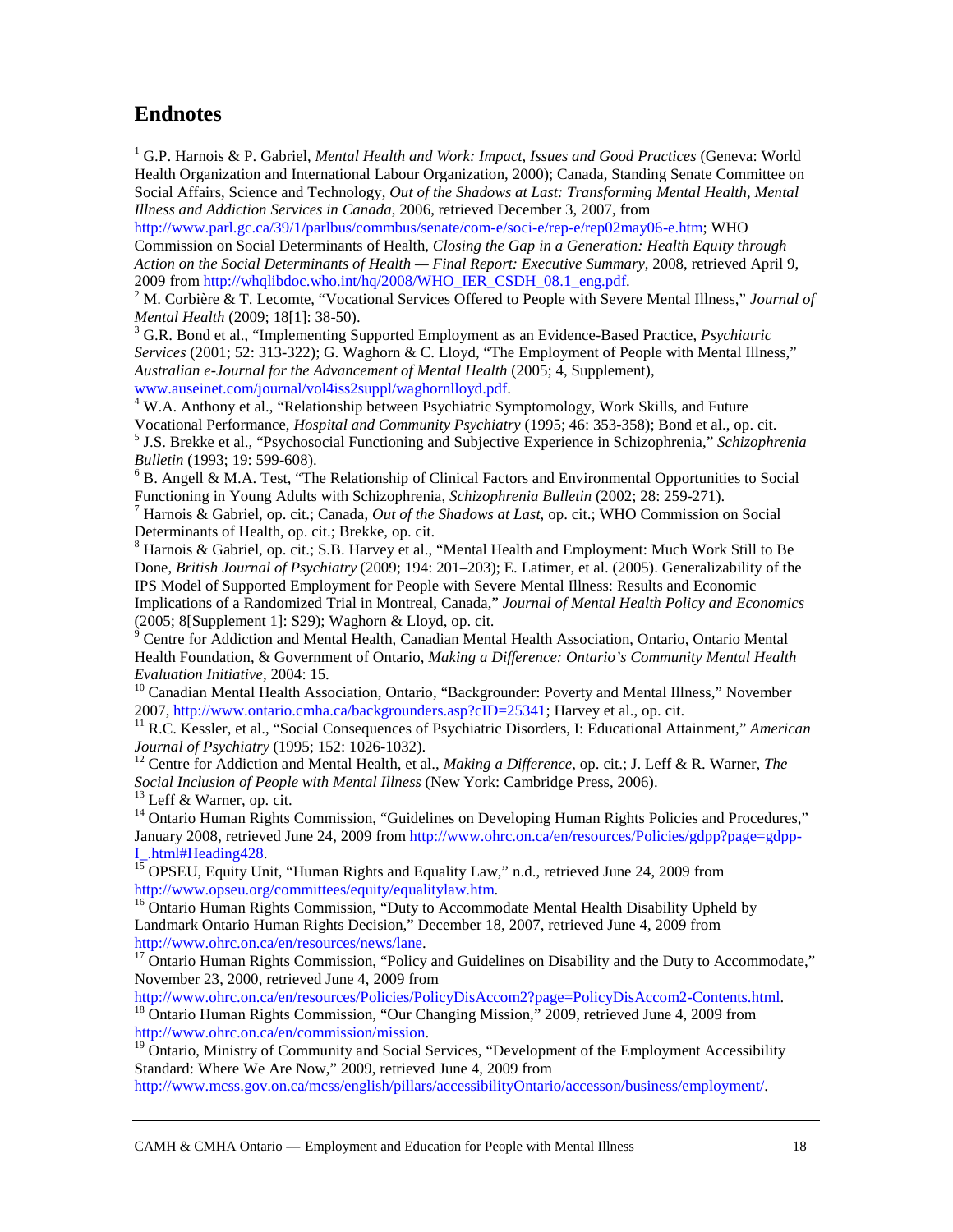<span id="page-22-0"></span><sup>20</sup> J.A. Cook et al., "Effects of Local Unemployment Rate on Vocational Outcomes in a Randomized Trial of Supported Employment for Individuals with Psychiatric Disabilities," *Journal of Vocational Rehabilitation* (2006; 25: 71-84); R. Kilian & T. Becker, "Macro-Economic Indicators and Labour Force Participation of People with Schizophrenia," *Journal of Mental Health* (2007; 16[2]: 211-222); Martin Prosperity Institute, "Ontario in the Creative Age," February 5, 2009, [http://martinprosperity.org/research-and-](http://martinprosperity.org/research-and-publications/publication/ontario-in-the-creative-age-project)

[publications/publication/ontario-in-the-creative-age-project;](http://martinprosperity.org/research-and-publications/publication/ontario-in-the-creative-age-project) Organization for Economic Cooperation and Development, *Transforming Disability into Ability: Policies to Promote Work and Income Security for Disabled People* (Paris: OECD Publishing, 2003).<br><sup>21</sup> H. Orpana, L. Lemyre & R. Gravel, "Income and Psychological Distress: The Role of the Social

<span id="page-22-1"></span>Environment," *Health Reports* (March 2009; 20[1]), Statistics Canada, Catalogue no. 82-003-XPE.<br><sup>22</sup> Kilian & Becker, op. cit.; Leff & Warner, op. cit.

<span id="page-22-3"></span><span id="page-22-2"></span><sup>23</sup> WHO Commission on Social Determinants of Health, op. cit.

<span id="page-22-4"></span><sup>24</sup> Ontario, *Breaking the Cycle: Ontario's Poverty Reduction Strategy*, 2008, retrieved April 9, 2009 from [http://www.growingstronger.ca/english/poverty\\_report\\_access.asp;](http://www.growingstronger.ca/english/poverty_report_access.asp) P. Hall & P. Lahey, "Intersecting Flows: Hi-Tech Clusters, Immigrant Employment and Canadian Cities," unpublished [2007]; N. Weiner, "Breaking Down Barriers to Labour Market Integration of Newcomers in Toronto," *IRPP Choices* (September 2008;

<span id="page-22-5"></span><sup>25</sup> Colour of Poverty, "Fact Sheet # 5: Understanding the Racialization of Poverty in Ontario in Employment in 2007," 2007, retrieved June 4, 2009 from

[http://cop.openconcept.ca/sites/colourofpoverty.ca/files/FactSheet\\_5\\_Employment.pdf;](http://cop.openconcept.ca/sites/colourofpoverty.ca/files/FactSheet_5_Employment.pdf) J.K. Burke-Miller et al., "Demographic Characteristics and Employment among People with Severe Mental Illness in a Multisite Study," *Community Mental Health Journal* (2006; 42[2]: 143-159).<br><sup>26</sup> J.A. Cook, "Executive Summary of Findings from the Employment Intervention Demonstration Program"

<span id="page-22-6"></span>(Chicago: Employment Intervention Demonstration Program of the University of Illinois at Chicago, 2007), retrieved April 9, 2009 fro[m http://www.psych.uic.edu/eidp/EIDPexecsum.pdf;](http://www.psych.uic.edu/eidp/EIDPexecsum.pdf) H. Stuart, "Mental Illness<br>and Employment Discrimination," Current Opinion in Psychiatry (2006; 19: 522-526).

<span id="page-22-7"></span><sup>27</sup> St. Christopher House and Toronto City Summit Alliance, "Time for a Fair Deal: Report of the Task Force on Modernizing Income Security for Working-Age Adults," May 2006, p. 20, retrieved June 4, 2009 from http://www.torontoalliance.ca/MISWAA\_Report.pdf.

<span id="page-22-8"></span><sup>28</sup> WHO Commission on Social Determinants of Health, op. cit.

<span id="page-22-9"></span><sup>29</sup> D.T. Liebert, "Access to Higher Education for the Mentally Ill: A Review of Trends, Implications, and Future Possibilities for the Americans with Disabilities Act and the Rehabilitation Act," *International* 

<span id="page-22-10"></span>*Journal of Psychosocial Rehabilitation* (2003; 7: 119-144).<br><sup>30</sup> C.T. Mowbray et al., "Supported Education for Adults with Psychiatric Disabilities: An Innovation for Social Work and Psychosocial Rehabilitation Practice,"

<span id="page-22-12"></span><span id="page-22-11"></span> $31$  Cook et al., 2006, op. cit.<br> $32$  National Social Inclusion Programme, NIMHE, CSIP, "Vocational Services for People with Severe Mental Health Problems: Commissioning Guidance," February 2006, retrieved June 4, 2009 from

[http://www.dh.gov.uk/en/Publicationsandstatistics/Publications/PublicationsPolicyAndGuidance/DH\\_413105](http://www.dh.gov.uk/en/Publicationsandstatistics/Publications/PublicationsPolicyAndGuidance/DH_4131059) [9.](http://www.dh.gov.uk/en/Publicationsandstatistics/Publications/PublicationsPolicyAndGuidance/DH_4131059)

<span id="page-22-13"></span><sup>33</sup> National Alliance on Mental Illness, "Evidence-Based Practices and Multicultural Mental Health," June 2008, retrieved June 4, 2009 from

[http://www.nami.org/Template.cfm?Section=Fact\\_Sheets1&Template=/ContentManagement/ContentDispla](http://www.nami.org/Template.cfm?Section=Fact_Sheets1&Template=/ContentManagement/ContentDisplay.cfm&ContentID=63974) [y.cfm&ContentID=63974;](http://www.nami.org/Template.cfm?Section=Fact_Sheets1&Template=/ContentManagement/ContentDisplay.cfm&ContentID=63974) Ontario Federation of Community Mental Health and Addiction Programs, *Embracing Cultural Competence in the Mental Health and Addictions System*, June 2009,

<span id="page-22-14"></span>[http://www.ofcmhap.on.ca/node/465.](http://www.ofcmhap.on.ca/node/465)<br><sup>34</sup> R.E. Drake et al., "Social Security and Mental Illness: Reducing Disability with Supported Employment,"<br>*Health Affairs* (2009; 28[3]: 761-770).

<span id="page-22-15"></span><sup>35</sup> J. Dorio, "Tying It All Together – The PASS to Success: A Comprehensive Look at Promoting Job Retention for Workers with Psychiatric Disabilities in a Supported Employment Program," *Psychiatric* 

<span id="page-22-16"></span><sup>36</sup> Centre for Addiction and Mental Health et al., *Making a Difference*, op. cit.; Harvey et al., op cit.; S. Lurie, B. Kirsh and S. Hodge, "Can ACT Lead to More Work? The Ontario Experience," *Canadian Journal of Community Mental Health* (2007; 26[1]: 161-171).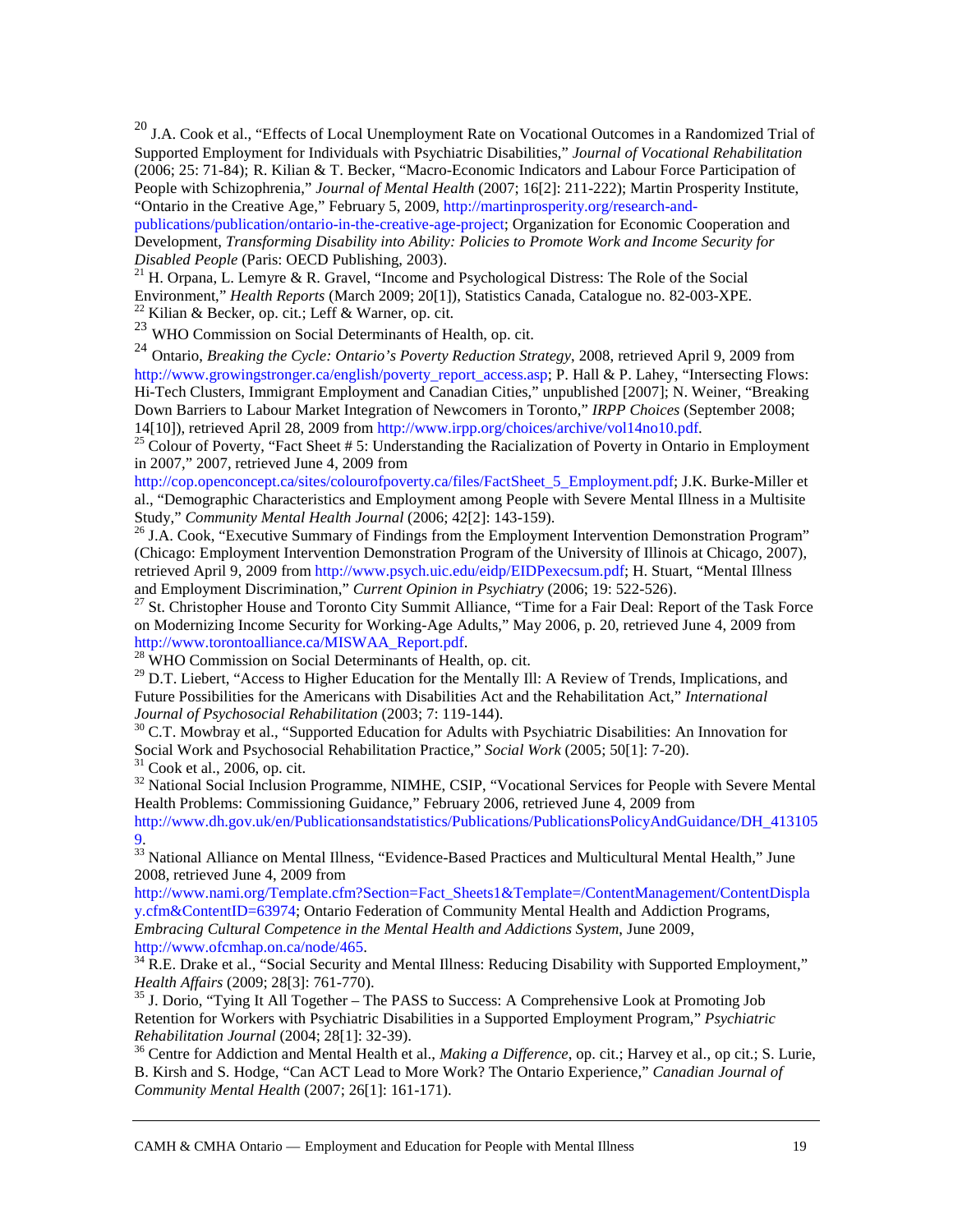<span id="page-23-0"></span><sup>37</sup> J. Nandlal et al., "Matryoshka Project: Program Perspectives from Service Users' Points of View," Systems Enhancement Evaluation Initiative, 2007. <sup>38</sup> G.R. Bond, "Supported Employment: Evidence for an Evidence-Based Practice," *Psychiatric*

<span id="page-23-1"></span>*Rehabilitation Journal* (2004; 27[4]: 345-359).

<span id="page-23-2"></span><sup>39</sup> Canadian Mental Health Association, Ontario, "Investigation of Employment Support Needs of CMHA<br>Branches in Ontario," unpublished [2007].

<span id="page-23-3"></span><sup>40</sup> Deloitte and Touche, "Discussion Paper: Employment Ontario Integrated Service Delivery Framework," January 30, 2008, retrieved June 4, 2009 from http://www.eopg.ca/eng/publications/jan\_08.pdf.

<span id="page-23-4"></span><sup>41</sup> G.R. Bond, R.E. Drake & D.R. Becker, "An Update on Randomized Controlled Trials of Evidence-Based Supported Employment," *Psychiatric Rehabilitation Journal* (2008; 31[4]: 280-290); J.A. Cook et al., "Results of a Multisite Randomized Trial of Supported Employment Interventions for Individuals with Severe Mental Illness," *Archives of General Psychiatry* (2005; 62[5]: 505-512); M. Corbière et al., "The Fidelity of Supported Employment Implementation in Canada and the United States," *Psychiatric Services* (2005; 56[11]: 1444-1447).<br><sup>42</sup> Pand 2004 and in

<span id="page-23-6"></span><span id="page-23-5"></span><sup>42</sup> Bond, 2004, op. cit.<br><sup>43</sup> Bond, 2004, op. cit.; C. Carroll et al., "A Conceptual Framework for Implementation Fidelity," *Implementation Science* (2007; 2: 40); M.P. Salyers et al., "What Makes the Difference? Practitioner Views of Success and Failure in Two Effective Psychiatric Rehabilitation Approaches," *Journal of Vocational* 

<span id="page-23-8"></span>

<span id="page-23-7"></span>*Rehabilitation* (2008; 28: 105-114).<br><sup>44</sup> Burke-Miller et al., op. cit.<br><sup>45</sup> D. Becker et al., "Supported Employment for People with Co-occurring Disorders," *Psychiatric Rehabilitation Journal* (Spring 2005; 28[4]: 332-3

<span id="page-23-9"></span><sup>46</sup> E.S. Rogers, W.A. Anthony & M. Farkas, "The Choose-Get-Keep Model of Psychiatric Rehabilitation: A Synopsis of Recent Studies," *Rehabilitation Psychology* (2006; 51[3]: 247-256).

<span id="page-23-10"></span><sup>47</sup> G.R. Bond et al., "A Randomized Controlled Trial Comparing Two Vocational Models for Persons with Severe Mental Illness," *Journal of Consulting and Clinical Psychology* (2007; 75[6]: 968-982); Salyers et al., op. cit.

<span id="page-23-11"></span> $^{48}$  Rogers, Anthony, & Farkas, op. cit.<br><sup>49</sup> Bond et al., 2007, op. cit.

<span id="page-23-13"></span><span id="page-23-12"></span> $50$  S. McGurk et al., "Cognitive Training for Supported Employment: 2-3 Year Outcomes of a Randomized Controlled Trial," *American Journal of Psychiatry* (2007; 164: 437-441); W.R. Miller & S. Rollnick, *Motivational Interviewing: Preparing People to Change* (NY: Guilford Press, 2002).<br><sup>51</sup> M. Cleary et al., "Psychosocial Treatments for People with Co-Occurring Severe Mental Illness and

<span id="page-23-14"></span>Substance Misuse: Systematic Review," *Journal of Advanced Nursing* (2009; 65[2]: 238-258).<br><sup>52</sup> Social Capital Partners, "Workforce Development Value Proposition: An Opportunity to Engage in Fresh

<span id="page-23-15"></span>Practice," April 27, 2009, retrieved June 4, 2009 from

<span id="page-23-17"></span>

<span id="page-23-16"></span>[http://socialcapitalpartners.ca/images/uploads/docs/scp-opportunities-conference-apr09.pdf.](http://socialcapitalpartners.ca/images/uploads/docs/scp-opportunities-conference-apr09.pdf)<br>
<sup>53</sup> Ontario, *Breaking the Cycle*, op. cit.<br>
<sup>54</sup> Social Capital Partners, op. cit.; JOIN (Job Opportunity Information Network),

<span id="page-23-18"></span><sup>55</sup> R. Warner & J. Mandiberg, "An Update on Affirmative Businesses or Social Firms for People with Mental Illness," *Psychiatric Services* (2006; 57: 1488-1492).

<span id="page-23-19"></span><sup>56</sup> J. Brown, *Working for a Change: A Handbook for Alternative Business Development — How to Start the Process in Your Community* (Toronto: Ontario Council of Alternative Businesses, 2002).<br><sup>57</sup> T. Krupa et al., "Voices, Opportunities and Choices, Employment Club: Transforming Sheltered Workshops

<span id="page-23-20"></span>Using an Affirmative Business Approach," *Canadian Journal of Community Mental Health* (1999; 18[2]: 87-98);

T. Krupa, M. Lagarde K. & Carmichael, "Transforming Sheltered Workshops into Affirmative Businesses: An Outcome Evaluation," *Psychiatric Rehabilitation Journal* (2003; 26[4]: 359-367).

<span id="page-23-21"></span><sup>58</sup> J. Brown, "Metamorphosis: Transforming Out of This World Café from a Vocational Rehabilitation Program to an Alternative Business" (Toronto: Ontario Council of Alternative Businesses and Centre for Addiction and Mental Health, 2003).

<span id="page-23-23"></span><span id="page-23-22"></span><sup>59</sup> Brown, *Working for a Change*, op. cit.<br><sup>60</sup> Angell & Test, op. cit. <sup>61</sup> Mowbray, op. cit.

<span id="page-23-24"></span>